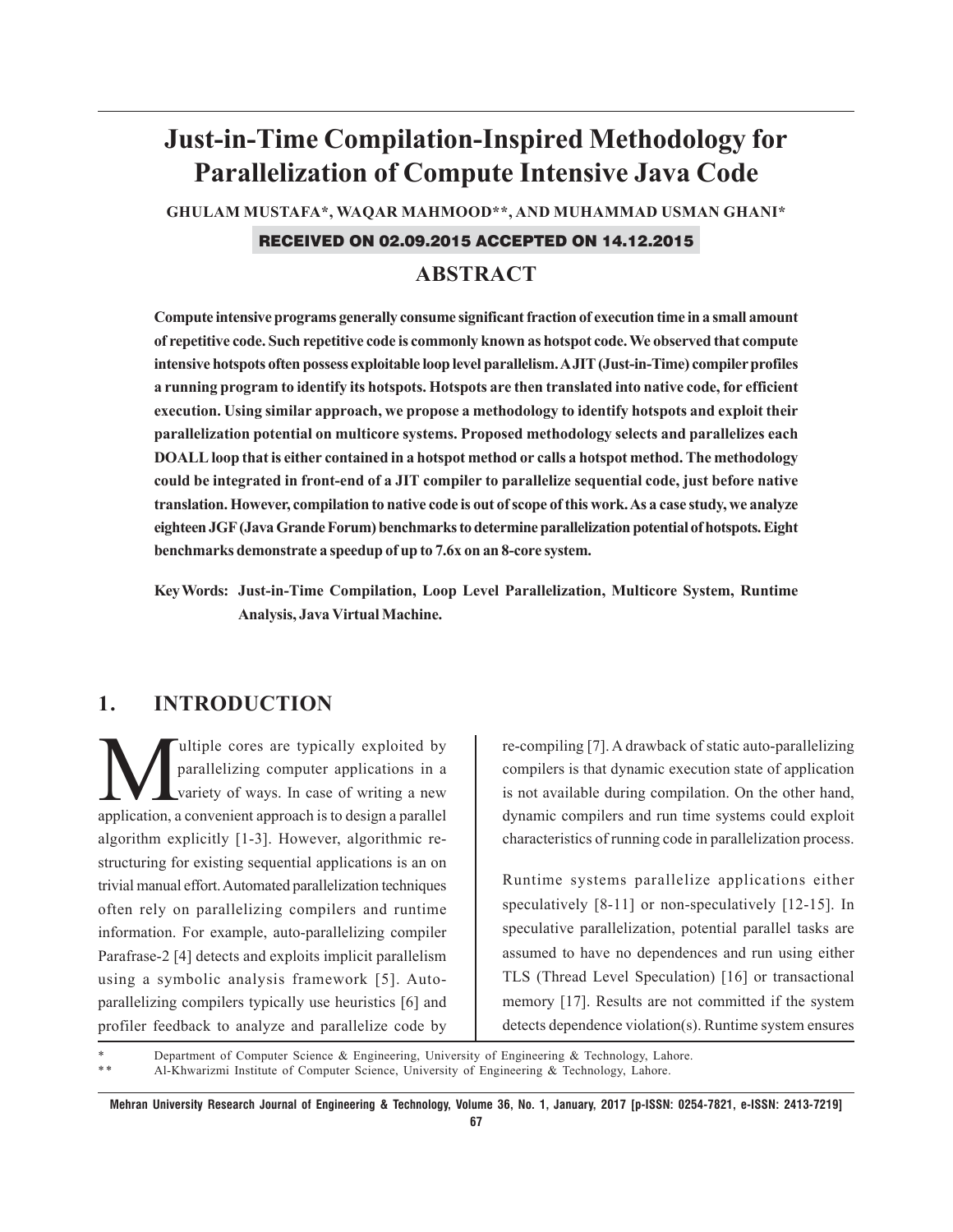the resolution of dependences by squashing and rerunning some of parallel tasks. This is a best effort approach that exploit parallelism if possible, otherwise code is run sequentially. In non-speculative parallelization paradigms, dependences are analyzed first and code is usually transformed to expose hidden parallelism. Parallel tasks are synchronized properly to preserve sequential semantic, and avoid dead/live locks and data races. However, both cases have their own challenges.

JIT systems are typically used to facilitate dynamic compilation of binary code during execution [19-21]. In case of Java, inefficiency of interpreted Java code stimulated the renaissance of JIT technologies [19]. Java (source code) compiler converts source code into bytecode which is stored in class file format. Classes are loaded in JVM (Java Virtual Machine) on-demand and bytecode instructions are interpreted by JVM. For JIT compilation, JVM profiles running applications to select most frequently called and/or most time consuming code regions as hotspots. JIT compiler dynamically compiles hotspots to potentially optimized native code. Since JIT compilers can exploit runtime characteristics of applications, it is plausible to use JIT compilation infrastructure for parallelization.

Typically, majority of computer applications spend large amount of their runtime in the hotspots [22-23]. We observed that compute intensive hotspots have huge parallelization potential [22]. This work focus on a single goal: achieve whatever parallelism can be realized from sequential code without any effort on the part of exploring hidden parallelism. Being a best effort approach, it may improve scalability where it can exploit parallelism potential but in other cases it may not modify even a single loop. Using profiler feedback, compute intensive DOALL loops are selected from Java bytecode just as JIT compiler selects frequently executing code for native translation. We have two reasons for considering loop level parallelization in this context. First, we observed that by setting a threshold on application's execution time, we are left with only a few most time consuming methods [22]. For example, setting 90% threshold in JGF Crypt benchmark revealed that a single method consumed 90% time of the application [24]. Such cases are not suitable for method level parallelization even on dual core system. Similarly, JIT compilation infrastructure selects only few methods as hotspots. Method level parallelization determines potential parallelism by doing inter-procedural analysis of complete application. During inter-procedural analysis, if some non-hotspot method is found as a caller of hotspot(s), modifications will also be needed in the non-hotspot method. Eventually, we will be dealing with entire application and taking almost no advantage of JIT compilation infrastructure. In contrast, modifications applied at loop level remains local to the hotspot only. JIT compiler could produce parallel native code transparently.

The paper is organized in following sections: Section 2 presents related work. Problem statement is formulated in Section 3 along with qualitative and quantitative features. Overall methodology is proposed in Section 4. Parallelization steps and implementation details are given in Section 5. Case studies and results are discussed in Section 6. Paper is concluded in Section 7.

## **2. RELATED WORK**

Bytecode level parallelization has been tried since the inception of Java language [18]. However, due to lack of instrumentation and on-the-fly class modification APIs, the effort relied on static modifications of single class at a time without considering profiler feedback. Now-adays, JIT parallelization is being revisited, thanks to the proliferation of multicore/manycore systems and advancements in virtualization technologies [25-28,30]. Österlund and Löwe exploit JVM's garbage collector to support JIT parallelization [26-28]. A merger of DBP (Dynamic Binary Parallelization) and TLS is presented to emphasize the limitations of DBP and difficulties involved in JIT parallelization [29]. Leung et. al. proposed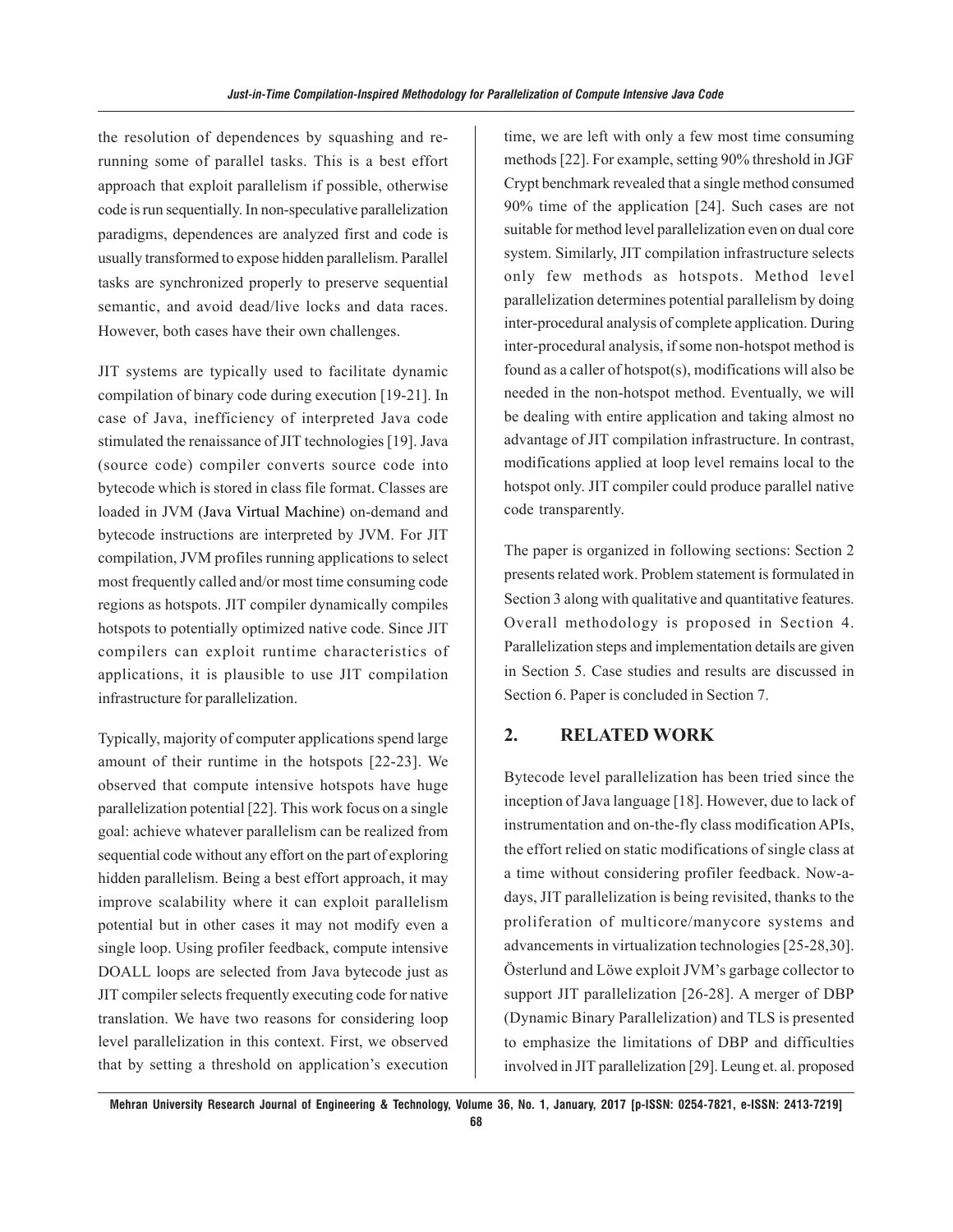auto-parallelizing extensions for Java JIT compiler so that the compiler could find potentially parallelizable code and compile it for parallel execution on multicore CPU and GPGPU (General Purpose Graphic Processing Unit) [30]. However, code generation depends on RapidMind and GPU hardware [31]. Majority of other efforts on runtime parallelization focus on speculative execution and/or exploit method level parallelism [32- 38].

## **3. PROBLEM FORMULATION**

Let an application calls  $N<sub>m</sub>$  methods during execution and each method  $m_j$  consists of k loops, where  $j \ge 1$  and  $k \ge 0$ . Starting from main() method, j-1 other methods are typically called in hierarchical manner and interprocedural relationships are represented as a call graph. Call graph is a directed graph  $G = \langle V, E \rangle$ , where V is a finite set of vertices and E is a finite set of edges. Each vertex v∈V represents a method invocation and each edge e∈E between a vertex pair (u,v) represents one or more invocations of v by u (i.e.  $u \rightarrow v$ ). Static call graph is constructed by source code browsing whereas dynamic call graph is obtained by profiling the running application. Sorted flat profile F is a list representation of dynamic call graph, where  $|F| = N_m$ . Typically, F also contains runtime

information like calls count, time consumption and percentage time consumption of each method. Percentage time consumption of a method is actually PC (Percentage Contribution) of method toward total execution time of application, where PC is defined as:

$$
PC = \frac{\text{Net Time consumed by the Method}}{\text{Total Time consumed by the Application}} \times 100
$$

## **3.1 Percentage Contribution Threshold**

 $T_{pc}$  (Percentage contribution threshold) is the part of application run time  $(\leq 100\%)$  that we want to be parallelized [22]. For example, setting  $T_{pc}$  = 80% for an application means that we are interested in parallelizing only most time consuming methods (i.e. hotspots) that collectively consume 80% time of the application. Fig. 1 shows the effect of setting  $T_{pc} = 90\%$  for eighteen JGF application benchmarks [24], where  $N_h$  is the number of hotspots. It is obvious from Fig. 1 that majority of methods are shunt out because they collectively consume  $\leq$ 10% time of the application. Analyzing and modifying these methods is likely to increase runtime overhead and may result in performance degradation compared to sequential code.



**Mehran University Research Journal of Engineering & Technology, Volume 36, No. 1, January, 2017 [p-ISSN: 0254-7821, e-ISSN: 2413-7219]**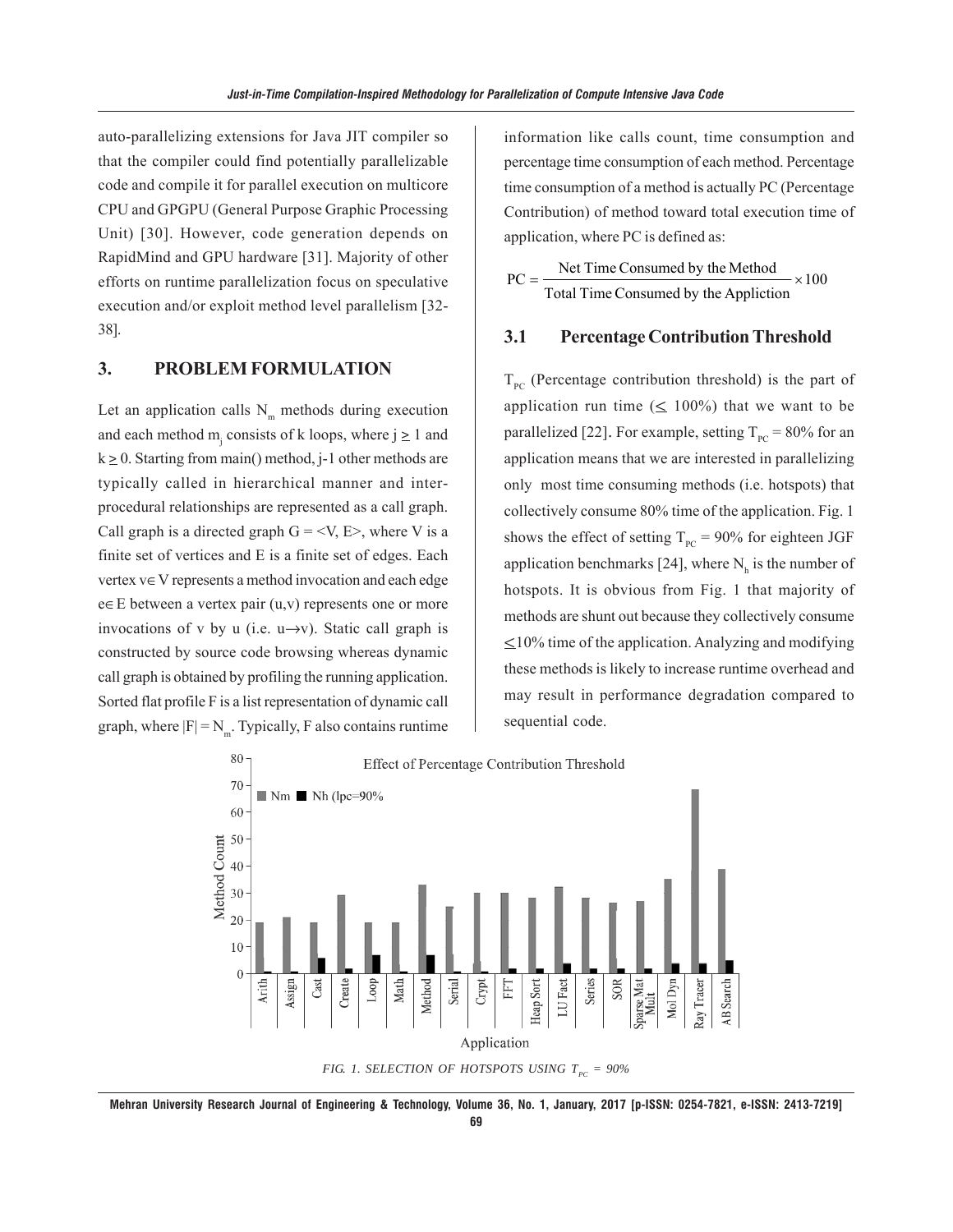$T_{pc}$  facilitates the selection of hotspot methods. Next, we need to determine various characteristics of hotspot methods. We enumerate these characteristics in catalogs of qualitative and quantitative features of methods, as shown in Tables 1-2, respectively.

#### **3.2 Qualitative Features of Methods**

Qualitative features are binary variables to represent different characteristics of the method. Each qualitative feature indicates the presence (or absence) of a specific characteristic of a method, as described in Table 1. For example, LOOPY=0 means that the method does not contain loops. The idea of qualitative features is inspired by Nano-patterns that were proposed to characterize and classify Java methods [39]. Catalog of qualitative features is constructed by extended catalog of Nano-patterns from 17 to 32, and giving them compact and descriptive names. Previously, we used qualitative features to analyze thread level speculative parallelization potential at runtime [22]. We showed that binary features are very important decisive factors for runtime qualitative analysis of parallelization potential of methods. Qualitative features are generic in nature and could be used in any software reverse engineering and reengineering activity. We used some relevant features in this work.

#### **3.3 Quantitative Features of Methods**

Presence of a particular characteristic of method potentially necessitates the quantification of that characteristic. For example, if a method contains loops (i.e. LOOPY=1), we need to determine the number of single and nested loops. For this, we will observe the quantitative features  $f_{37}$  and  $f_{38}$  in Table 2. In Table 2, 15 quantitative features are cataloged to represent static and dynamic characteristics of a method. Static and dynamic characteristics are gathered by parsing classes at load time and profiling the running application, respectively. Qualitative and quantitative features abstract the general

purpose code characteristics to help in runtime code comprehension. In this work, we used only those features that are helpful in loop level parallelization. Each feature is determined by using a specific algorithm. For the sake of brevity, only two algorithms, related to determination of  $f_{37}$  and  $f_{38}$ , are presented in section 4.2.

| ID                      | Feature              | If True then the Method                  |
|-------------------------|----------------------|------------------------------------------|
| $\mathbf{f}_\mathrm{0}$ | NO ARGS              | Takes no arguments                       |
| $f_{1}$                 | VALUE ONLY ARG-<br>S | Takes only pass-by-value arguments       |
| $f_2$                   | REF ONLY ARGS        | Takes only pass-by-reference arguments   |
| f,                      | <b>MIXED ARGS</b>    | Takes mixed any arguments                |
| $\rm f$                 | ARRAY_ARGS           | Takes one or more array arguments        |
| f <sub>5</sub>          | NO_RET               | Returns void                             |
| $\rm f_{\rm 6}$         | VALUE RET            | Returns primitive value                  |
| $f_{\gamma}$            | REF RET              | Returns reference value                  |
| $\rm f_s$               | <b>STATIC</b>        | is static                                |
| $f_{o}$                 | <b>RECUR</b>         | is recursive                             |
| $f_{10}$                | <b>LOOPY</b>         | contains at least one loop               |
| $f_{11}$                | NESTED LOOPY         | contains at least one nested loops       |
| $f_{12}$                | <b>EXCEPT</b>        | throws exception                         |
| $f_{13}$                | <b>LEAF</b>          | Has no callee method                     |
| $f_{14}$                | OBJ C                | creates new objects                      |
| $f_{15}$                | FIELD R              | reads class field $(s)$                  |
| $f_{16}$                | FIELD W              | writes class field $(s)$                 |
| $\mathbf{f}_{17}$       | TYPE M               | uses type casting                        |
| $f_{18}$                | NO BR                | has straight line code                   |
| $f_{19}$                | LOCAL R              | reads local variable(s)                  |
| $f_{20}$                | LOCAL W              | writes local variable(s)                 |
| $\mathbf{f}_{21}$       | ARRAY C              | creates new $array(s)$                   |
| $\rm f_{22}$            | MDARRAY C            | creates new multi- $D$ array(s)          |
| $f_{23}$                | ARRAY R              | reads array value(s)                     |
| $\rm f_{24}$            | ARRAY W              | writes array value(s)                    |
| $f_{25}$                | THIS R               | reads field value(s) of 'this' object    |
| $\rm f_{26}$            | THIS W               | writes field value(s) of 'this' object   |
| $\rm f_{27}$            | OTHER R              | reads field value(s) of other object(s)  |
| $f_{28}$                | OTHER W              | writes field value(s) of other object(s) |
| $f_{29}$                | SFIELD R             | reads static field value(s)              |
| $f_{30}$                | <b>SFIELD W</b>      | writes static field value(s)             |
| $f_{31}$                | <b>SAMENAME</b>      | calls overloaded method(s)               |

**TABLE 1. QUALITATIVE FEATURES OF METHODS**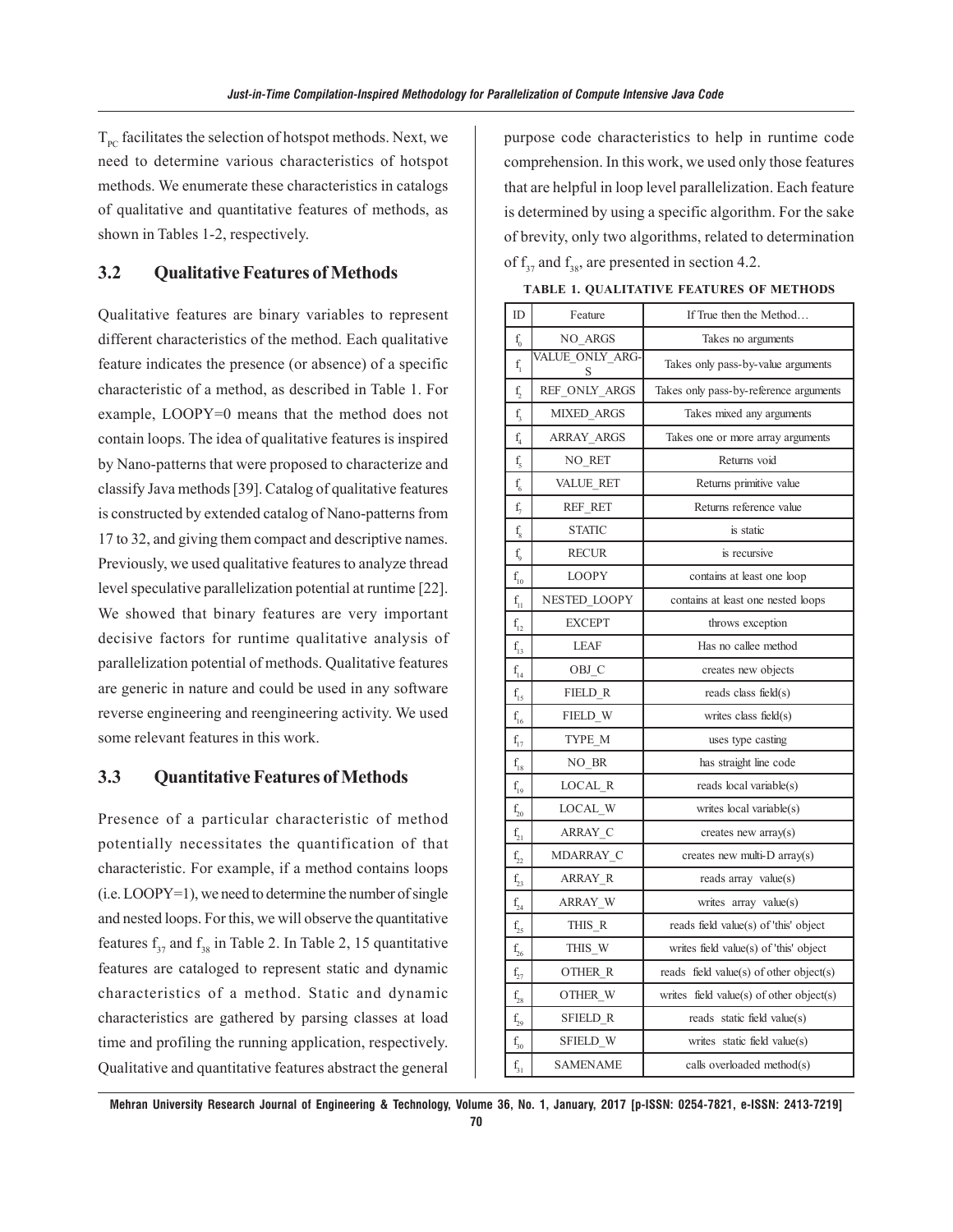#### **4. PROPOSED METHODOLOGY**

Proposed methodology transforms Java classes at load time and works in three phases. Overall work flow is shown in Fig. 2. In profiling phase, an application is test-run to get profiling data. Profiler output is fed back to JVM during actual run. Using a value of  $T_{PC}$  (i.e. 90% in this paper),

| ID.          | Feature            | Description                                |
|--------------|--------------------|--------------------------------------------|
| $f_{32}$     | <b>FIELDs</b>      | #Non-static fields accessed in method body |
| $f_{33}$     | <b>SFIELDs</b>     | #Static fields accessed in method body     |
| $f_{34}$     | CALLS              | $\#$ Method calls in the method            |
| $f_{35}$     | <b>JUMPS</b>       | #Jumps (jump instructions) in the method   |
| $f_{36}$     | <b>BRANCHES</b>    | #Forward jumps (branches) in the method    |
| $f_{37}$     | <b>SINGLELOOPS</b> | #Single loops in the method                |
| $f_{38}$     | <b>NESTEDLOOPS</b> | #Nested loops in the method                |
| $f_{39}$     | <b>ICOUNT</b>      | #Instructions in the method                |
| $f_{40}$     | <b>LOOPICOUNT</b>  | #Instructions in the loop bodies           |
| $f_{41}$     | <b>STACKMAX</b>    | Maximum stack slots (i.e. stack size)      |
| $\rm f_{42}$ | <b>LOCALMAX</b>    | #Local variables (including arguments)     |
| $\rm f_{43}$ | <b>ARGS</b>        | #Arguments of the method                   |
| $f_{44}$     | <b>TIME</b>        | Time consumed by the method                |
| $f_{45}$     | PC                 | Percentage Contribution of the method      |
| $\rm f_{46}$ | CC                 | Call Count of the ethod                    |

|  | TABLE 2. QUANTITATIVE FEATURES OF METHODS |  |  |
|--|-------------------------------------------|--|--|
|--|-------------------------------------------|--|--|

top  $\mathrm{N}_{\mathtt{h}}$  hotspot methods are selected form the flat profile F which is sorted by PC in descending order. JVM class loader is hooked so that classes could be parsed and transformed at load time [22]. Each class is parsed and modified just before it is loaded by the JVM. In parsing phase, list of methods  $L_m$  of a class i is acquired to determine if it contains a hotspot. If a method  $m_{ii}$  is hotspot, it is parsed to generate (1) list of qualitative features (2) list of quantitative features (3) list of backward jumps  $L_{ST}$  (4) IR tuples, and (5) instruction patterns. A list of nested loop  $L_{NL}$  is then generated using the loops of  $L_{\rm st}$ . In modification phase, a heuristic on call count (CC i.e. feature  $f_{46}$ ) of  $m_{ii}$  is used to determine the potential location of parallelizable loop(s). If CC<N<sub>m</sub> and m<sub>ii</sub> is LOOPY then potentially parallelizable loop(s) lies within  $m_{ii}$  otherwise lies within some caller of  $m_{ii}$ . This heuristic implies that if CC is significantly large, the time consumption of  $m_{ij}$  is not due to the loops in it but (potentially) it has been called within a loop of its parent method. In later case, parent of  $m_{ii}$  becomes a hotspot provided that it is LOOPY. In any case, we get a loop  $l_{ijk}$ . If  $l_{ijk}$  is DOALL, it is marked to be modified for parallel execution using the operations mentioned in modification phase of Fig. 2 and threading framework of section 4.4.



*FIG. 2. WORKFLOW OF PROPOSED PARALLELIZATION METHODOLOGY*

**Mehran University Research Journal of Engineering & Technology, Volume 36, No. 1, January, 2017 [p-ISSN: 0254-7821, e-ISSN: 2413-7219]**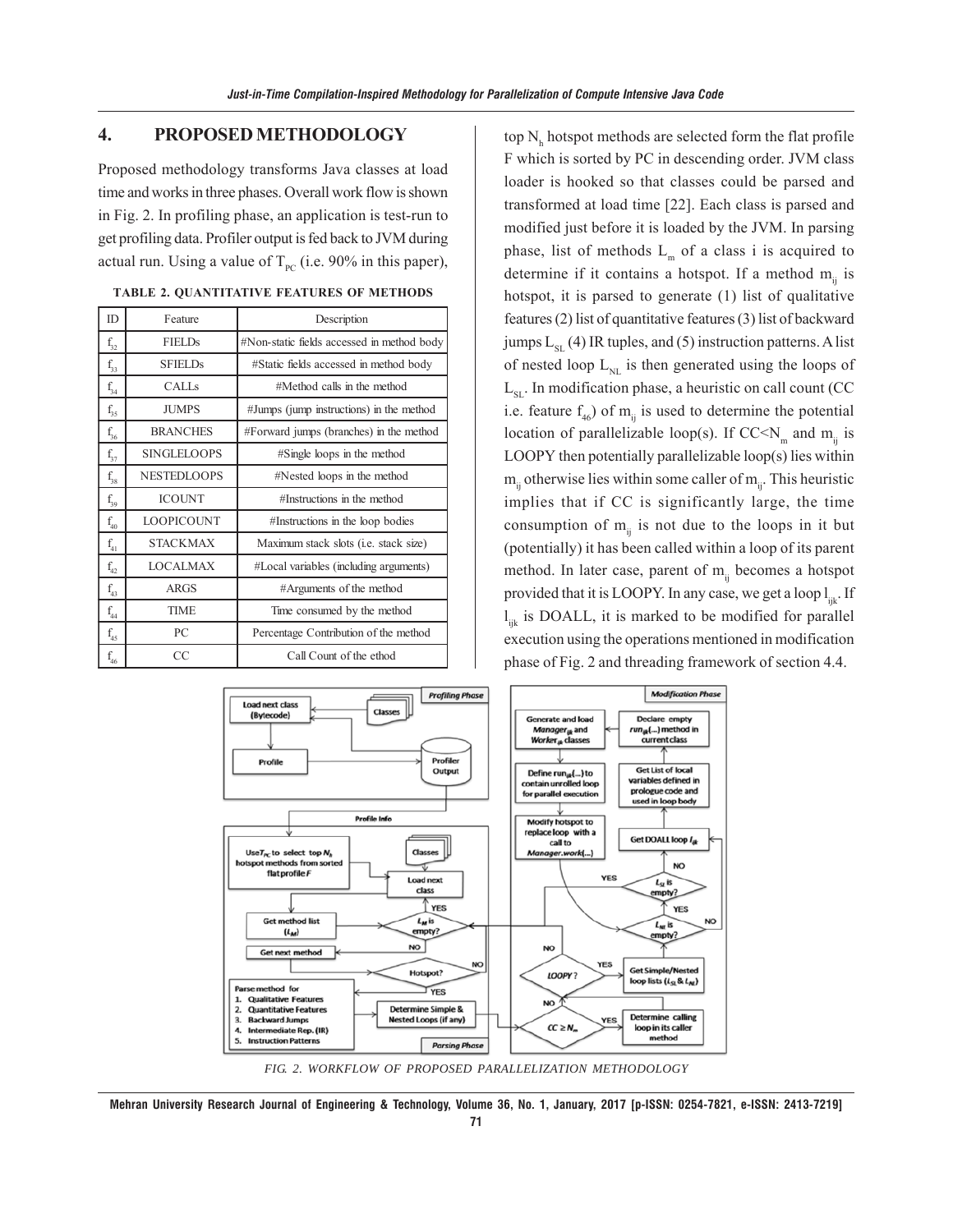## **4.1 Parallelization Criteria**

There are two criteria for best effort parallelization of a loop.

**Criterion-1: Hotspot Selection:** Set  $T_{pc} = 90\%$  and select most time consuming methods that collectively consume 90% time of application, as hotspots.

**Criterion-2: Loop Selection:** If a hotspot has significantly high CC value (e.g.  $\geq N_m$ ), then go to its calling method(s). In (any of) calling method, if the hotspot is called in a loop and the loop is DOALL, transform it for parallel execution.

- (i) Otherwise, if the hotspot itself contains DOALL loop(s), transform it (them) for parallel execution.
- (ii) In case of invalidation of (I) and (II), run unmodified sequential application.

## **4.2 Loop Profiling**

Loop profiling is used to determine the features like SIMPLELOOPS and NESTEDLOOPS. In each hotspot, loops are detected by recording the backward jumps. Each backward jump is represented as quadruple <Offset, Target, Index, Stride>, where Offset is the offset of backward jump, Target is offset of the target label of backward jump, Index is the variable acting as loop index and Stride is the step size of loop iterations. All backward jumps are recorded during parsing phase. Each backward jump is a potential single loop. A backward jump is one whose target has already been visited [39], either in terms of labels or memory addresses. Labels are used in bytecode because exact memory addresses are not known in intermediate code. By constructing basic block level CGF (Control Flow Graph), we can classify a backward jump as a loop if its Target lies in one of the dominator blocks of the block that contains its Offset. A block d dominates a block b (i.e. d DOM b), if all paths from entry

block to bincluded. Also, DOM (b) denotes a set of all nodes that dominate b (including b itself).

Nested loops are determined by observing the organization of simple loops. If a loop lies exactly within another loop then we come up with a loop nest. For two simple loops l<sub>i</sub> and l<sub>j</sub> if Offset<sub>i</sub>>Offset<sub>j</sub> AND Target<sub>i</sub><Target<sub>j</sub> then  $l_j$  lies within  $l_i$ . So, there exist a 2-level nested loop instead of two single loops. In real world code, inner loops in a loop nest may appear in a variety of ways, as shown in Fig. 3. A loop nest could be represented as a loop tree to accommodate all possible organizations of inner loops. Root of tree represents the outer most loop and other nodes represent inner loops of root. The data associated with each node is the loop quadruple, a reference to its parent node and a list of references to its children nodes. Traversing nodes of a loop tree, we can represent nested loops as a 5-tuple <Offset, Target, Nest-Level, {Index-Vector}, {Stride-Vector}> where Offset is the offset of outer most loop, Target is offset of target label of outer most loop, Nest-Level is the height of loop tree, Index-



**Mehran University Research Journal of Engineering & Technology, Volume 36, No. 1, January, 2017 [p-ISSN: 0254-7821, e-ISSN: 2413-7219] 72**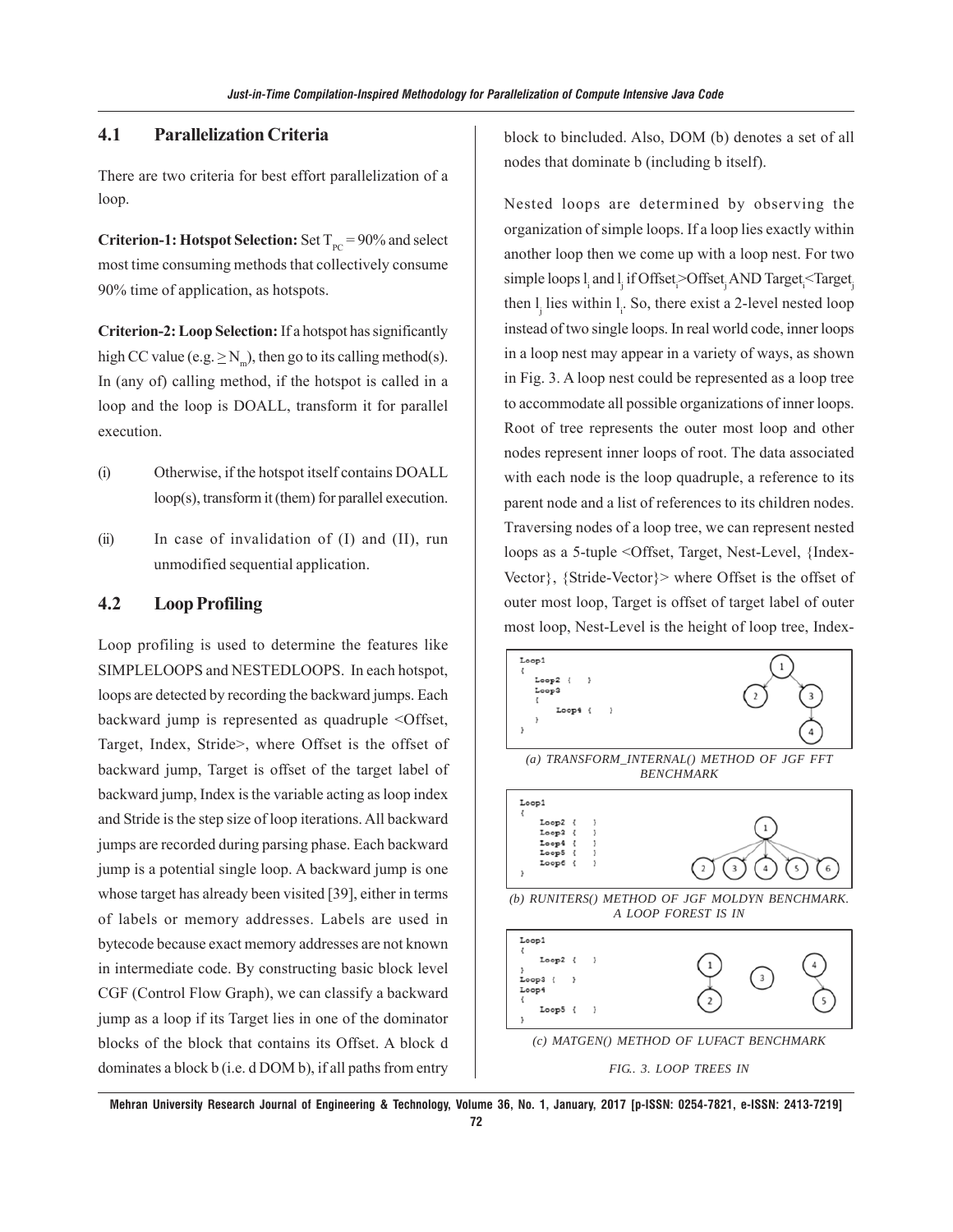Vector is a list of indices of all loops in loop nest and Stride-Vector is a list of step sizes of all loop in loop nest. Generally, a loop forest containing single and/or multinode tree(s), is constructed against each hotspot.

## **4.2.1 Algorithm for Identification of Single Loops**

Single loop detection algorithm is shown in Table 3. Let  $S_i$  be the instruction stream of a method. During interpretation in a test run, each visited label l is added to a list of visited labels  $L_{\mathcal{C}}$ . For each branch instruction b, if the branch's target label  $l_{\text{b}}$  has already been visited then b represents a backward jump. Let  $Block_{\alpha}$  and  $Block_{\alpha}$  are two basic blocks (as nodes) in CFG. If b∈ block<sub>A</sub>and  $l_b \in \text{block}_{\text{B}}$ and block<sub>B</sub>∈ DOM (block<sub> $\lambda$ </sub>), then b is a loop conditional. Prepare quadruple <Offset, Target, Index, Stride> against b and add to a list of single loops  $L_{\text{loop}}$ .

#### **4.2.2 Algorithm for Loop Forest Construction**

Once we get a list of single loops  $L_{loop}$ - using the algorithm shown in Figure 4, we can determine nested loops by using algorithm shown in Table 4. Considering each single loop  $l_s \in L_{loop}$  as a node, loop tree  $T_l$  is constructed against each nested loop and added to a loop forest  $F_1$ . Depending upon the availability of loops,  $F_1$  could possibly be (1) empty (2)

| <b>TABLE 3. ALGORITHM TO IDENTIFY SINGLE LOOPS</b> |  |  |  |
|----------------------------------------------------|--|--|--|
|----------------------------------------------------|--|--|--|

| Input: $S_i$                                                               |
|----------------------------------------------------------------------------|
| Output: L <sub>loop</sub>                                                  |
| <b>FOR EACH</b> instruction i                                              |
| $IF_i = 1 THEN$                                                            |
| Add 1 to $L$ .                                                             |
| <b>END IF</b>                                                              |
| IF $i == b$ AND $l \in L$ THEN                                             |
| Backward Jump found.                                                       |
| IF be block, AND                                                           |
| $l_{\rm k} \in \rm block_{\rm b}$ AND                                      |
| $block_{\rm b} \in$ DOM (block)                                            |
| <b>THEN</b>                                                                |
| Prepare Quadruple <offset, index,="" stride="" target,=""></offset,>       |
| Add <offset, index,="" stride="" target,=""> to L<sub>loon</sub></offset,> |
| <b>END IF</b>                                                              |
| <b>END IF</b>                                                              |
| <b>END FOR</b>                                                             |

containing single-node tree(s) only (3) containing multinode tree(s), or (4) containing a mixture of single-node and multi-node trees. At start the loop forest  $F_i$  is empty and a tree  $T_1$  is constructed using the first loop of  $L_{loop}$  as root node. Subsequent loops from  $L_{\text{loop}}$  are either added to an existing tree or cause the generation of new tree(s). An existing tree is re-adjusted if an outer loop comes after some inner loop(s) so that outer most loop is always the root node.

## **4.3 Loop Classification**

Using feature  $f_{37}$  and  $f_{38}$ , we can iterate on all loops to classify them. As we are only interested in parallelization of compute intensive DOALL loops (having arbitrary stride size), we select DOALL loops by observing potential inter-iteration data dependences. Data dependences are analyzed by recognizing instruction patterns corresponding to read/write of local variables, arrays elements, and class members of primitive and user-defined data types. In a DOALL loop, all memory access (instruction) patterns operate on independent memory locations in each iteration. As number of instruction patterns depends on instruction set size, we define an intermediate representation to reduce the (instruction) pattern processing cost.

#### **TABLE 4. ALGORITHM TO CONSTRUCT LOOP FOREST. MULTI-NODE TREES IN THE FOREST REPRESENT NESTED LOOPS**

Input:  $L_{\text{loc}}$ Output:  $F_1$ **FOR EACH**  $l_s \in L_{loop}$ **IF F** is empty **THEN** Create a new tree rooted at  $l_s$ , in  $F_l$ **ELSE** Identify an existing  $T_1$  in  $F_1$ **IF** T<sub>1</sub> found **THEN** IF  $l_s$  is inner loop of root of  $T_l$  **THEN** Insert  $l_s$  to  $T_1$  at appropriate place **ELSE** reorder  $T_1$  to make  $1_s$  its root  **END IF-ELSE ELSE** create a new tree rooted at  $l_s$ , in  $F_l$  **END IF-ELSE END IF-ELSE END FOR**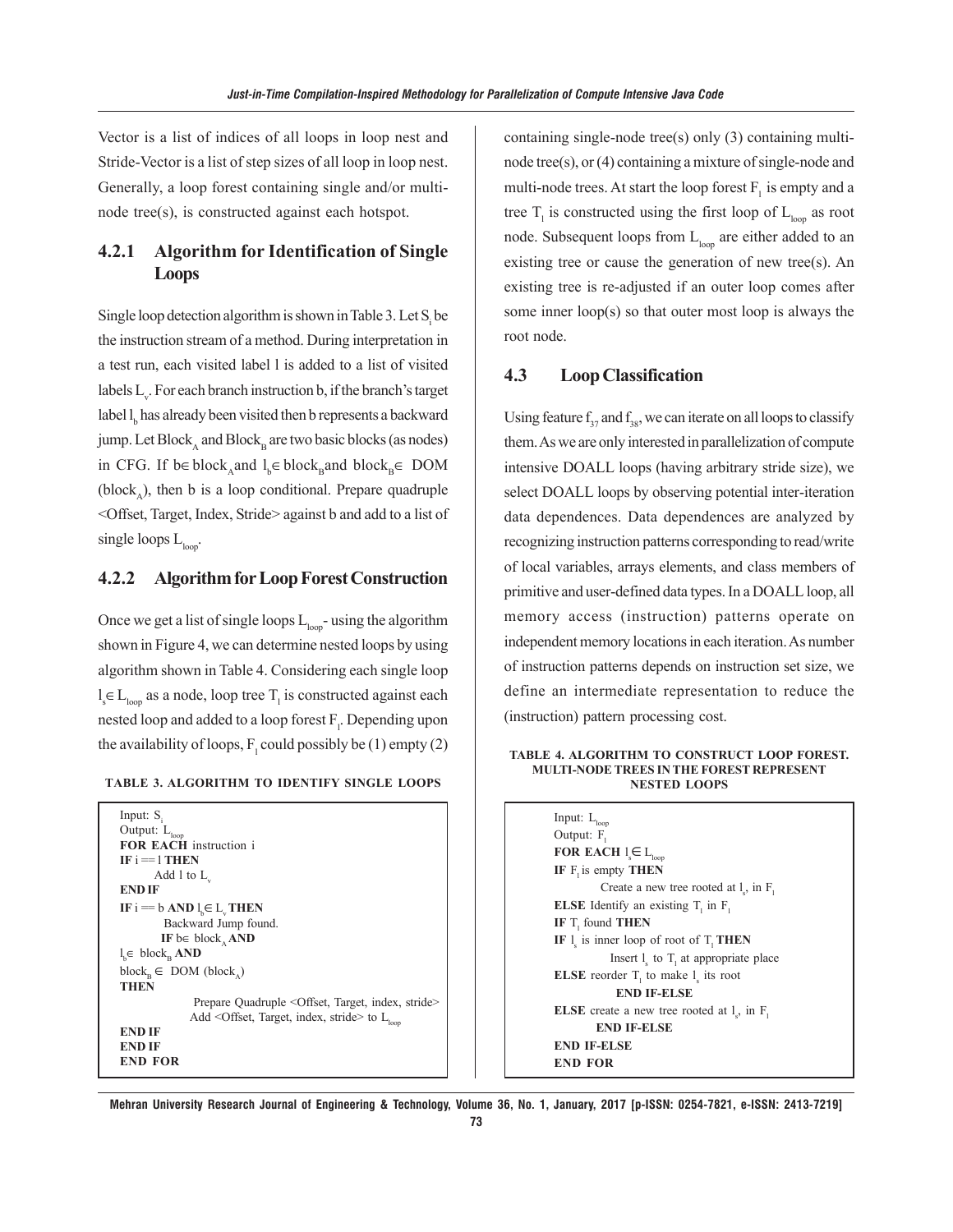## **4.3.1 Intermediate Representation of Bytecode Instructions**

IR (Intermediate Representation) of bytecode instructions is defined to reduce instruction pattern count and potential pattern processing effort. If an instruction set contains n instructions. We might have to look for  $(n)^p$  combinations to recognize an instruction pattern of length p. These combinations could be reduced if we reduce n by symbolically representing n instructions with m symbols, where m<n. For example, a subset of bytecode instructions {IADD, LADD, FADD, DADD} is used to perform arithmetic addition of two {integer, long-integer, floating–point, doubleprecision-floating-point} numbers, respectively. A high level IR symbol ADD could suffice to recognize any of these four instructions. Similarly, we can recognize entire instruction set using a smaller set of IR symbols. By defining IR symbols, we could represent ~200 bytecode instructions (i.e.  $n \approx 200$ ) with 42 symbols (i.e.  $m = 42$ ), as shown in Table 5. Labels are typically induced by compiler to facilitate control flow and demarcation of basic blocks. We consider LBL as part of IR symbols because labels are integral part of compiled code. As elaborated in next sub-section, presentation of instruction patterns in terms of IR symbols increases the occurrence frequency of instruction patterns. Using IR symbols, we have about five times (i.e.  $\lceil n/m \rceil$ ) fewer choices at each position in instruction pattern.

#### **4.3.2 Recognition of Instructions Patterns**

Compilers typically generate an instruction pattern against each source code statement. Java source compiler generates a stream of bytecode instructions which is interpreted by JVM. We recognize bytecode instruction patterns to distinguish memory accesses. The idea starts with the preparation of a catalog of ISA-specific fundamental instruction patterns. Each fundamental pattern consists of at least two instructions in a specific order and performs a smallest indivisible source level task e.g. "variable initialization". Some instructions like INC or LV (Table 5) could independently perform an indivisible source level task e.g. "j++;". We enumerate such instructions as independent instructions. A pattern is an arrangement of two or more independent instructions. Figure 6 shows an inner loop from SORrun(…) method of JGF SOR benchmark [24], to elaborate instruction pattern recognition.

Source code and bytecode of the loop is shown in Fig. 4(ab), respectively. Fig. 4(b) also shows the IR tuple <Symbol, Opcode,  $[Argument(s)]$  against each instruction, where Symbol is IR symbol (defined in Table 5), Opcode is the opcode of encountered instruction and optional Argument(s) represents zero or more arguments of the instruction. IR tuple of a label does not contain any opcode and its Argument contains string representation of actual label. For compact representation, IR symbols of an instruction pattern are concatenated, as shown in Table 4. For example, read operation on Gim1[j] in Fig. 4(a) was translated into bytecode instructions at line 10, 11, 12 of Fig. 4(b). Using IR symbols, we can represent this instruction pattern as LR-LV-LVA. In Fig. 4 (b), all occurrences of LR-LV-LVA pattern are encircled with dashed lines. LR-LV-LVA is a fundamental pattern because it is composed of instructions only and indivisible into sub-patterns. All fundamental patterns and partial pattern components are recognized and assigned unique IDs  $P_{xy}$  and  $C_{xy}$ , respectively, as shown in Table 6, where each  $P_{xy}$  (or  $C_{xy}$ ) represents a pattern (or pattern component) y having x level composition. Composition level of fundamental patterns is zero. Using IDs of fundamental patterns and pattern components, and independent instructions, parse tree of bytecode, shown in Fig. 4(b), is shown in Fig. 5. It is constructed in reverse direction taking leaves at level 0. First level composite patterns do not contain any other composite pattern. Second level composition contains at least one first level composite pattern, third level contains at least one 2nd level composite pattern, and so on. Each leaf is either an ID of fundamental pattern or pattern component, or an independent instruction, as shown in Fig. 5.Each non-leaf node represents a composite pattern and its composition depends on the level blow it. A composite pattern may consist of independent instructions,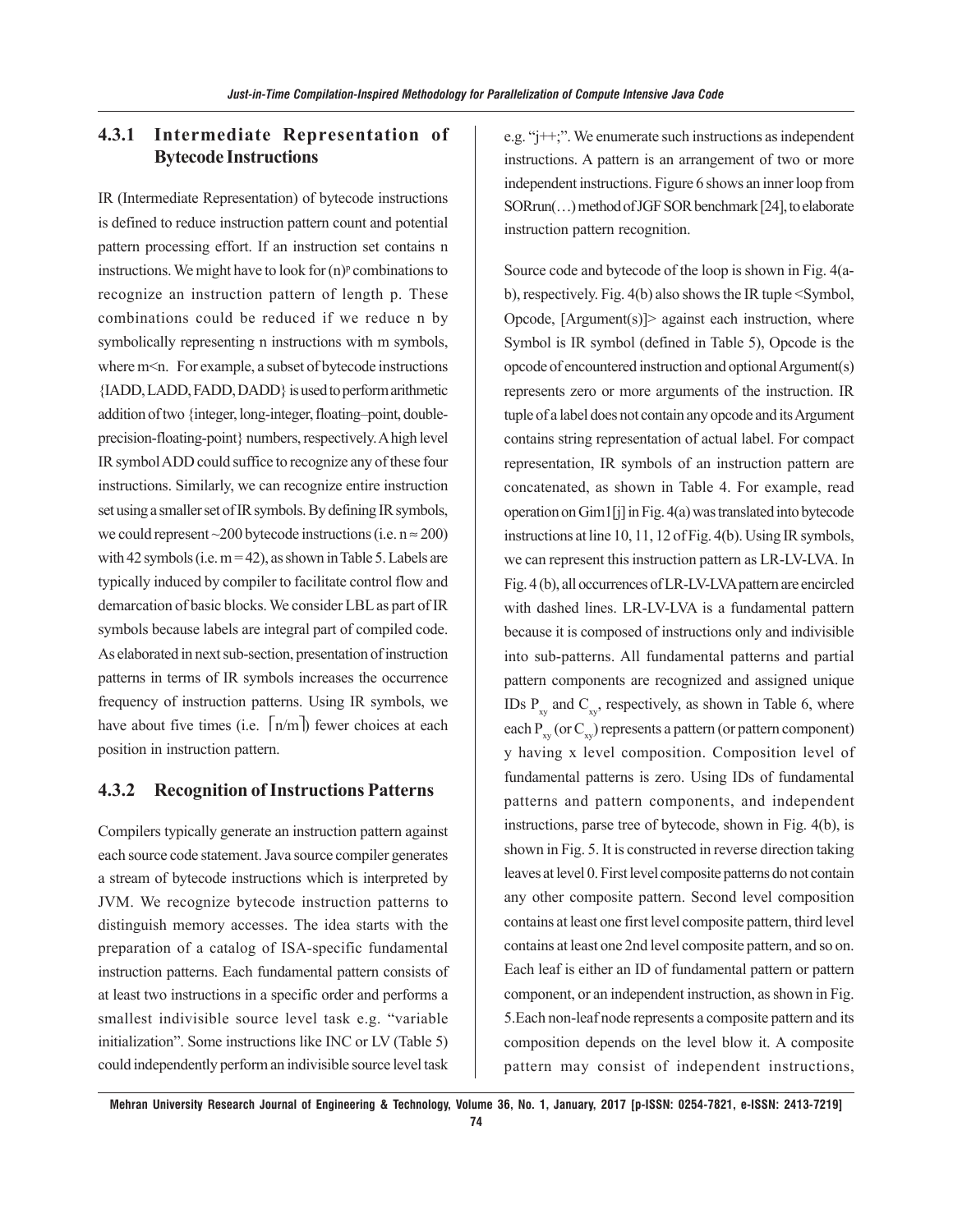#### **TABLE 5. INTERMEDIATE REPRESENTATION OF BYTECODE INSTRUCTIONS**

| Symbol                    | Description                  | <b>Bytecode Instructions</b>                                                                                                                                                                       |  |
|---------------------------|------------------------------|----------------------------------------------------------------------------------------------------------------------------------------------------------------------------------------------------|--|
|                           | Do Nothing                   | <b>NOP</b>                                                                                                                                                                                         |  |
| LC                        | Load Constant                | ACONST NULL, ICONST M1, ICONST 0, ICONST 1, ICONST 2, ICONST 3,<br>ICONST 4, ICONST 5, LCONST 0, LCONST 1, FCONST 0, FCONST 1,<br>FCONST 2, DCONST 0, DCONST 1, BIPUSH, SIPUSH, LDC, LDC W, LDC2 W |  |
| LV                        | Load Value                   | ILOAD, LLOAD, FLOAD, DLOAD                                                                                                                                                                         |  |
| LR                        | Load Reference               | <b>ALOAD</b>                                                                                                                                                                                       |  |
| LVA                       | Load Value from Array        | IALOAD, LALOAD, FALOAD, DALOAD, BALOAD, CALOAD, SALOAD                                                                                                                                             |  |
| <b>LRA</b>                | Load Reference Array Value   | <b>AALOAD</b>                                                                                                                                                                                      |  |
| SV                        | Store Value                  | ISTORE, LSTORE, FSTORE, DSTORE                                                                                                                                                                     |  |
| <b>SR</b>                 | <b>Store Reference</b>       | <b>ASTORE</b>                                                                                                                                                                                      |  |
| <b>SVA</b>                | Store primitive Array Value  | IASTORE, LASTORE, FASTORE, DASTORE, BASTORE, CASTORE, SASTORE                                                                                                                                      |  |
| SRA                       | Store Reference Array Value  | <b>AASTORE</b>                                                                                                                                                                                     |  |
| PP                        | Pop                          | POP, POP2                                                                                                                                                                                          |  |
| DP                        | Duplicate                    | DUP, DUP_X1, DUP_X2, DUP2, DUP2_X1, DUP2_X2                                                                                                                                                        |  |
| SP                        | <b>SWAP</b>                  | <b>SWAP</b>                                                                                                                                                                                        |  |
| AO                        | Arithmetic Operation         | IADD, LADD, FADD, DADD, ISUB, LSUB, FSUB, DSUB, IMUL, LMUL, FMUL, DMUL,<br>IDIV, LDIV, FDIV, DDIV, IREM, LREM, FREM, DREM                                                                          |  |
| LO                        | Logical Operation            | INEG, LNEG, FNEG, DNEG, ISHL, LSHL, ISHR, LSHR, IUSHR, LUSHR, IAND, LAND,<br>IOR, LOR, IXOR, LXOR                                                                                                  |  |
| INC                       | Increment                    | <b>IINC</b>                                                                                                                                                                                        |  |
| P <sub>2</sub> P          | Primitive-Primitive Casting  | I2L, I2F, I2D, L2I, L2F, L2D, F2I, F2L, F2D, D2I, D2L, D2F, I2B, I2C, I2S                                                                                                                          |  |
| <b>CMP</b>                | Compare                      | LCMP, FCMPL, FCMPG, DCMPL, DCMPG                                                                                                                                                                   |  |
| IF1                       | 1-Value IF Statement         | IFEQ, IFNE, IFLT, IFGE, IFGT, IFLE                                                                                                                                                                 |  |
| IF <sub>2</sub>           | 2-Values IF Statement        | IF ICMPEQ, IF_ICMPNE, IF_ICMPLT, IF_ICMPGE, IF_ICMPGT, IF_ICMPLE,<br>IF ACMPEQ, IF ACMPNE                                                                                                          |  |
| <b>GJR</b>                | Unconditional Jump           | GOTO, JSR, RET                                                                                                                                                                                     |  |
| SW                        | <b>Switch Statement</b>      | TABLESWITCH, LOOKUPSWITCH                                                                                                                                                                          |  |
| <b>RV</b>                 | Return Value                 | IRETURN, LRETURN, FRETURN, DRETURN                                                                                                                                                                 |  |
| <b>RR</b>                 | Return Reference             | <b>ARETURN</b>                                                                                                                                                                                     |  |
| VD                        | Void                         | <b>RETURN</b>                                                                                                                                                                                      |  |
| LSF                       | Load Static Field            | <b>GETSTATIC</b>                                                                                                                                                                                   |  |
| SSF                       | Store Static Field           | <b>PUTSTATIC</b>                                                                                                                                                                                   |  |
| LF                        | Load Class Field             | <b>GETFIELD</b>                                                                                                                                                                                    |  |
| SF                        | Store Class Field            | <b>PUTFIELD</b>                                                                                                                                                                                    |  |
| INV                       | Invoke a Method              | INVOKEVIRTUAL, INVOKESPECIAL, INVOKESTATIC, INVOKEINTERFACE,<br><b>INVOKEDYNAMIC</b>                                                                                                               |  |
| NW                        | Create New Object            | <b>NEW</b>                                                                                                                                                                                         |  |
| <b>NVA</b>                | Create New Value Array       | <b>NEWARRAY</b>                                                                                                                                                                                    |  |
| <b>NRA</b>                | Create New Array of Objects  | <b>ANEWARRAY</b>                                                                                                                                                                                   |  |
| $^\text{\textregistered}$ | Array Length                 | ARRAYLENGTH                                                                                                                                                                                        |  |
| <b>XCP</b>                | Throw Exception              | <b>ATHROW</b>                                                                                                                                                                                      |  |
| <b>CCH</b>                | Check Cast                   | CHECKCAST                                                                                                                                                                                          |  |
| IOF                       | Instance of                  | <b>INSTANCEOF</b>                                                                                                                                                                                  |  |
| МE                        | Monitor Enter                | <b>MONITORENTER</b>                                                                                                                                                                                |  |
| МX                        | Monitor Exit                 | MONITOREXIT                                                                                                                                                                                        |  |
| NMA                       | Create New n-D Array         | MULTIANEWARRAY                                                                                                                                                                                     |  |
| IFN                       | If Statement (Compares Null) | IFNULL, IFNONNULL                                                                                                                                                                                  |  |
| LBL                       | Label Induced by Compiler    |                                                                                                                                                                                                    |  |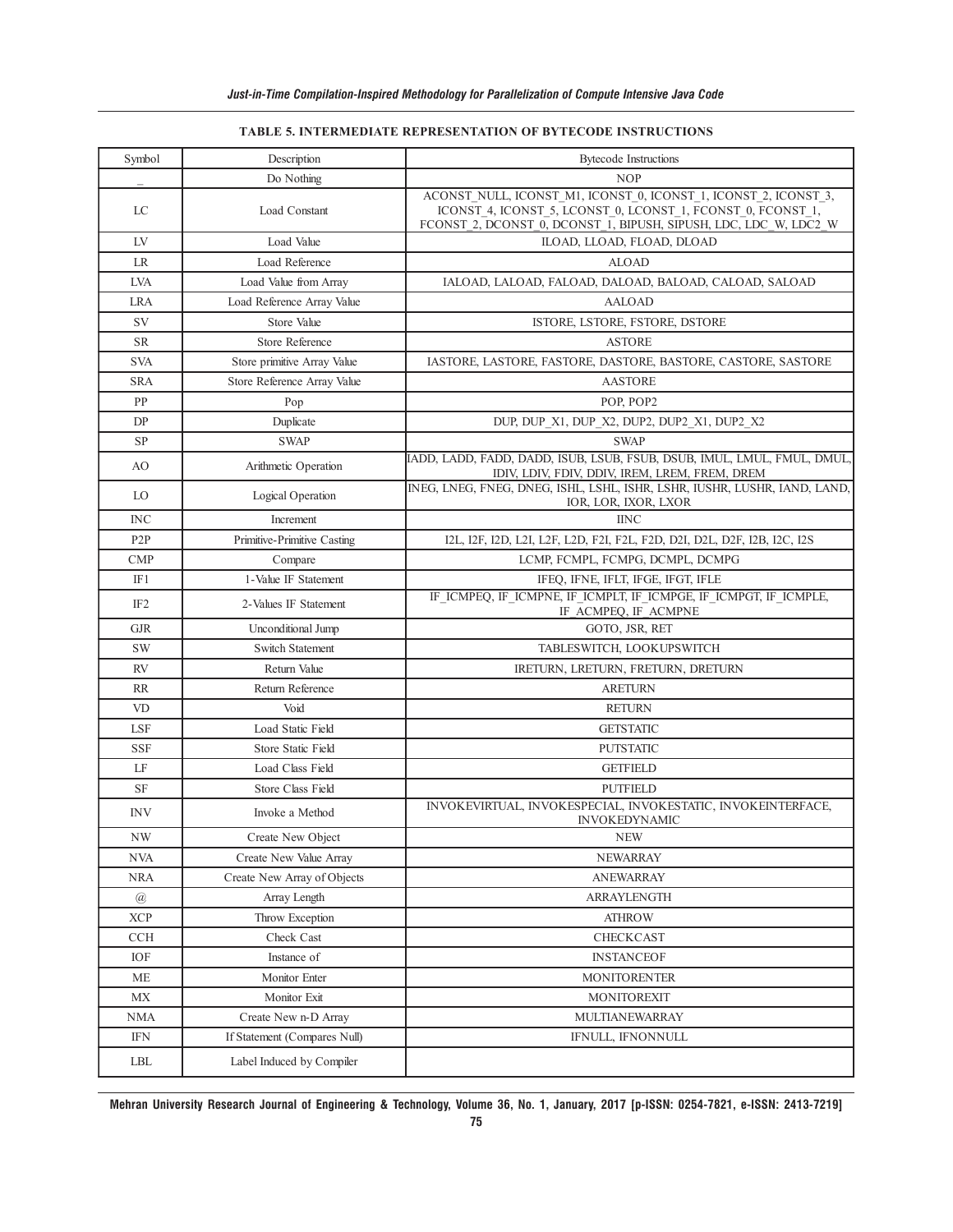fundamental patterns and its children composite patterns (Table 6). The root of the tree represents top level composite pattern that is entire bytecode region shown in Fig. 4(b).

```
for (int j=1; j< Nm1; j++) {
    Gi[j] = omega over four *
      (Gim1[j] + Gip1[j] + Gi[j-1] + Gi[j+1])+ one minus omega * Gi[j];
```
 $\mathbf{I}$ 

| FIG. 4(a). SOURCE CODE OF A LOOP TAKEN FROM |  |  |
|---------------------------------------------|--|--|
| SORRUN() METHOD OF JGF SOR BENCHMARK        |  |  |

|                | Bytecode                              | IR tuple                     |
|----------------|---------------------------------------|------------------------------|
| 1              | L <sub>16</sub>                       | $<$ LBL, L16>                |
| $\overline{2}$ | ICONST_1                              | $<$ LC, 4 $>$                |
| 3              | 17<br>ISTORE                          | <sv, 17="" 54,=""></sv,>     |
| 4              | L17                                   | $<$ LBL, L17>                |
| 5              | GOTO<br>L18                           | <gjr, 167,="" l18=""></gjr,> |
| 6              | L <sub>19</sub>                       | <lbl, l19=""></lbl,>         |
| 7              | ALOAD 14                              | <lr, 14="" 25,=""></lr,>     |
| 8              | ILOAD<br>17                           | $\langle$ LV, 21, 17>        |
| 9              | DLOAD 6                               | $<$ LV, 24, 6>               |
| 10             | ALOAD<br>15                           | $\langle$ LR, 25, 15>        |
| 11             | ILOAD<br>17                           | <lv, 17="" 21,=""></lv,>     |
| 12             | DALOAD                                | $\langle$ LVA, 49>           |
| 13             | ALOAD<br>16                           | $\langle$ LR, 25, 16>        |
| 14             | ILOAD<br>17                           | $\langle$ LV, 21, 17>        |
| 15             | DALOAD                                | <lva, 49=""></lva,>          |
| 16             | DADD                                  | <ao, 99=""></ao,>            |
| 17             | ALOAD 14                              | $<$ LR, 25, 14>              |
| 18             | ILOAD <sub>17</sub>                   | $\langle$ LV, 21, 17>        |
| 19             | ICONST_1                              | $<$ LC, 4>                   |
| 20             | <b>ISUB</b>                           | $<$ AO, 100>                 |
| 21             | DALOAD                                | <lva, 49=""></lva,>          |
| 22             | DADD                                  | $<$ AO, 99 $>$               |
| 23             | L20                                   | <lbl, l20=""></lbl,>         |
| 24             | ALOAD<br>14                           | $<$ LR, 25, 14>              |
| 25             | ILOAD<br>17                           | $<$ LV, 21, 17>              |
| 26             | ICONST <sub>1</sub>                   | $<$ LC, 4, 1>                |
| 27             | <b>IADD</b>                           | $<$ AO, 96 $>$               |
| 28             | DALOAD                                | $\langle$ LVA, 49>           |
| 29             | DADD                                  | $<$ AO, 99>                  |
| 30             | <b>DMUL</b>                           | <ao, 107=""></ao,>           |
| 31             | DLOAD<br>8                            | $<$ LV, 24, 8>               |
| 32             | ALOAD<br>14                           | $<$ LR, 25, 14>              |
| 33             | ILOAD<br>17                           | $\langle$ LV, 21, 17>        |
| 34             | <b>DALOAD</b>                         | $\langle$ LVA, 49>           |
| 35             | DMUL                                  | <ao, 107=""></ao,>           |
| 36             | DADD                                  | $<$ AO, 99 $>$               |
| 37             | L21                                   | $<$ LBL, L21>                |
| 38             | DASTORE                               | $<$ SVA, 82>                 |
| 39             | L22                                   | <lbl, l22=""></lbl,>         |
| 40             | <b>IINC</b> 17                        | $<$ INC, 132, 17>            |
| 41             | L18                                   | $<$ LBL, L18>                |
| 42             | ILOAD<br>17                           | $<$ LV, 21, 17>              |
| 43             | 11<br>ILOAD                           | $<$ LV, 21, 11>              |
| 44             | IF_ICMPLT_L19                         | <if2, 162,="" l19=""></if2,> |
|                | FIG. 4(b.) BYTECODE AND ITS IR TUPLES |                              |

#### **4.3.3 Inter-Iteration Data Dependence**

DOALL loops could be identified by making sure that loop iterations either does not contain any instruction patterns corresponding to memory access or they access independent memory locations. We need to identify instruction patterns that are used to read/write local variables, arrays elements and class members (i.e. fields) of both primitive and userdefined types. If a loop does not contain any instruction

|  | TABLE 6. INSTRUCTION PATTERNS IN EXAMPLE LOOP. |  |  |  |
|--|------------------------------------------------|--|--|--|
|--|------------------------------------------------|--|--|--|

| ID                   | <b>Instruction Pattern</b>                                                                                                                                                        | Composition                 |  |
|----------------------|-----------------------------------------------------------------------------------------------------------------------------------------------------------------------------------|-----------------------------|--|
| $P_{00}$             | LBL-LC-SV                                                                                                                                                                         |                             |  |
| $P_{01}$             | $LBL$ -GJR                                                                                                                                                                        |                             |  |
| $\mathbf{P}_{02}$    | LR-LV-LVA                                                                                                                                                                         |                             |  |
| $P_{03}$             | LR-LV-LC-AO-LVA                                                                                                                                                                   | <b>Fundamental Patterns</b> |  |
| $P_{04}$             | LBL-LR-LV-LC-AO-LVA                                                                                                                                                               |                             |  |
| $P_{05}$             | LBL-INC                                                                                                                                                                           |                             |  |
| $P_{06}$             | LBL-LV-LV-IF2                                                                                                                                                                     |                             |  |
| $C_{00}$             | LBL-LR-LV                                                                                                                                                                         | Pattern                     |  |
| $\mathbf{C}_{_{01}}$ | LBL-SVA                                                                                                                                                                           | Components                  |  |
| $\mathbf{P}_{10}$    | LR-LV-LVA-LR-LV-LVA-AO                                                                                                                                                            | $P(02-P(02-AO))$            |  |
| $P_{11}$             | LV-LR-LV-LVA-AO                                                                                                                                                                   | $LV-P02-AO$                 |  |
| $P_{20}$             | LR-LV-LVA-LR-LV-LVA-AO-L-<br>R-LV-LC-AO-LVA-AO                                                                                                                                    | P10-P03-AO                  |  |
| $P_{30}$             | LR-LV-LVA-LR-LV-LVA-AO-L-<br>R-LV-LC-AO-LVA-AO-LBL-L-<br>R-LV-LC-AO-LVA-AO                                                                                                        | $P20-P04-AO$                |  |
| $P_{40}$             | LV-LR-LV-LVA-LR-LV-LVA-A-<br>O-LR-LV-LC-AO-LVA-AO-L20--<br>LR-LV-LC-AO-LVA-AO-AO                                                                                                  | $LV-P30-AO$                 |  |
| $P_{50}$             | LV-LR-LV-LVA-LR-LV-LVA-A-<br>O-LR-LV-LC-AO-LVA-AO-LB-<br>L-LR-LV-LC-AO-LVA-AO-AO--<br>LV-LR-LV-LVA-AO-AO                                                                          | $P40-P11-AO$                |  |
| $\mathbf{P}_{60}$    | LBL-LR-LV-LV-LR-LV-LVA-LR--<br>LV-LVA-AO-LR-LV-LC-AO-LV-<br>A-AO-LBL-LR-LV-LC-AO-LV-<br>A-AO-AO-LV-LR-LV-LVA-AO--<br><b>AO-LBL-SVA</b>                                            | $COO-P50-C01$               |  |
| $\mathbf{P}_{_{70}}$ | LBL-LC-SV-LBL-GJR-LBL-LR--<br>LV-LV-LR-LV-LVA-LR-LV-LVA--<br>AO-LR-LV-LC-AO-LVA-AO-L-<br>BL-LR-LV-LC-AO-LVA-AO-A-<br>O-LV-LR-LV-LVA-AO-AO-LB-<br>L-SVA-LBL-INC-LBL-LV-LV-I-<br>F2 | P00-P01-P60-P05-P-<br>06    |  |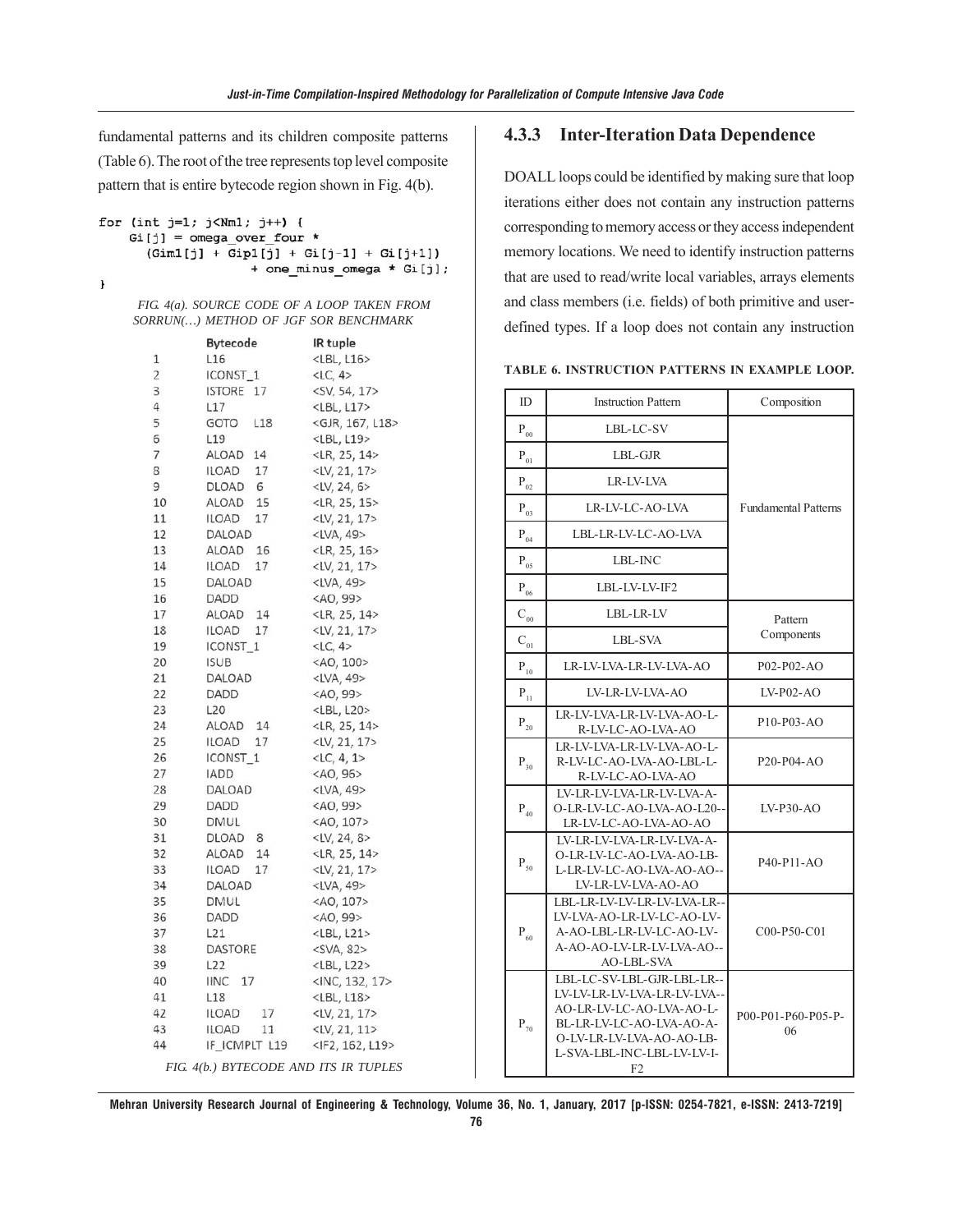pattern corresponding to inter-iteration data dependences, it is DOALL loop because of independent iterations. Let's analyze the loop given in Fig. 4 to determine if it is DOALL or not. Source code and Bytecode of the loop (Fig. 4) reveals that the only variables involved are local because compiled code does not contain any bytecode instruction related to class members (Fig. 4(b)). Table 7 shows the types and compiler-assigned indices of variables used by bytecode instructions. For example, loop index j is indexed at 17 and could be determined from IINC instruction. In Table 6, we can see that only one write operation, represented by  $P_{\alpha}$  is performed in each iteration. This pattern has sixth level composition and its first component  $C_{00}$  contains information about the variable involved. The IR tuples of  $C_{00}$  are <LBL, L19>, <LR, 25, 14>, <LV, 21, 17> at line 6-8. It shows that the variable is indexed at 14 which is "double[] Gi". Hence, we are concerned about the read/write patterns of array elements. Write operation of Gi depends on three read operations of Gi, one of which is performed in the same iteration and is harmless. Other two reads in an iteration j are performed in immediately previous iteration j-1 and next iteration j+1, which causes inter-iteration data dependences. The patterns of reading Gi[j-1] and Gi[j+1] are  $P_{03}$  at line 17-21 and  $P_{04}$  at line 23-28, respectively. Hence, the loop in Figure 6 is not DOALL so could not be parallelized without resolving dependences.

#### **4.4 Threading Framework**

A threading mechanism is required by JIT compiler to modify selected loops for parallelization execution. We designed a Java threading framework to be generated directly in bytecode according to the characteristics of

| Variable | Name            | Type     | Index |
|----------|-----------------|----------|-------|
|          |                 | int      | 17    |
|          | Nm <sub>1</sub> | int      | 11    |
| Local    | Gi              | double[] | 14    |
|          | omega over four | double   | 6     |
|          | Gim1            | double[] | 15    |
|          | Gip1            | double[] | 16    |
|          | one_minus_omega | Double   | 8     |

**TABLE 7. VARIABLES USED IN EXAMPLE LOOP**



*FIG. 5. PARSE TREE OF EXAMPLE LOOP'S BYTECODE IN TERMS OF INSTRUCTION PATTERN IDS, PATTERN COMPONENT IDS AND INDEPENDENT INSTRUCTIONS*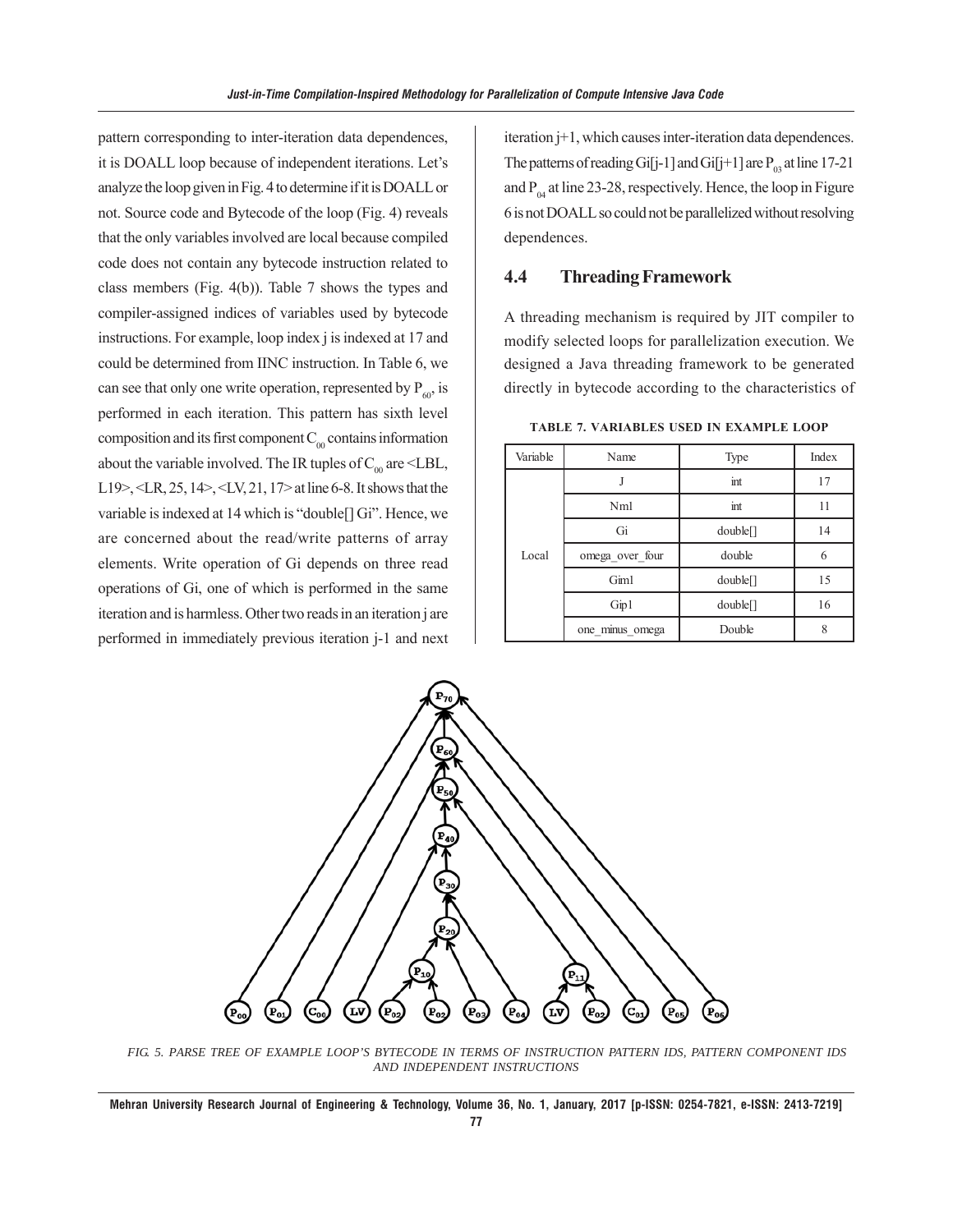workload. We adapted the idea of source code level JAVAR framework [40]. Our framework consists of only two classes, Worker $_{ijk}$  and Manager $_{ijk}$ , that are dynamically generated for each candidate loop  $l_{i,k}$ . We used ASM [41] for generation of framework classes (in bytecode) as dynamic part of classes would not be available at compile time [41]. Worker $_{\text{int}}$  encapsulates the entire implementation of parallel task whereas Manager $_{ijk}$  is responsible for creation and orchestration of workers. Manager $_{ijk}$ contains only one static method work(…) and each candidate loop  $l_{ijk}$  is replaced with just a single call to Manager $_{\rm in}$ .work(...). Fig. 6 shows the interaction of threading framework with Class, that contain loop  $l_{in}$  in its method  $m_{ii}$ . For a loop  $l_{iik}$ , a single Manager<sub>iik</sub> manages life cycle of n Worker<sub>ijk</sub> threads. Each Worker<sub>ijk</sub> calls run<sub>ijk</sub>() method that is defined in Class<sub>i</sub>. The loop l<sub>ijk</sub> is replaced with a call to Manager $_{ijk}$ . work $(...)$ . Class, makes jxk calls for k DOALL loops in j methods of this class. Fig. 6 shows a cyclic dependency that could be removed by declaring run<sub>iik</sub>() before generating Worker<sub>iik</sub> and providing its definition after the generation of Manager $_{ijk}$ . Actual usage of framework is elaborated in Section 5 using the code in Fig. 8.

#### **4.5 Motivational Example**

To demonstrate the step-by-step working of proposed methodology, we identify and parallelize the most suitable loop of JGF Series benchmark [24]. This benchmark manipulates various transcendental and trigonometric functions to calculate Fourier coefficients of function  $f(x)$  $= (x+1)^x$ . About 10,000 coefficients are computed with an interval of 0.2. Methodology starts with profiling phase in which we found that the application calls 28 methods i.e.  $N_m = 28$ . By setting  $T_{pc} = 90\%$ , we found 2 potential hotspots. For a potential hotspot, top-ranking value of PC is either due to its high CC (Call Count) or due to having compute intensive loops indicated by  $f_{10}$ ,  $f_{11}$ ,  $f_{37}$ , f<sub>38</sub> features. The reason is that PC is based on the selftime consumed by a method i.e. time consumption of its callee methods is excluded. Looking at Table 8, we come to know that CC value of both methods is significantly high but only TrapezoidIntegrate() method contains one single loop. Hence, high time consumption (i.e. 99.9% collectively) of these methods is due to high call count and not due to the loops in their own code. To determine the immediate caller methods, we have to look at the



*FIG. 6. CLASS DIAGRAM SHOWING THE ASSOCIATION OF THREADING FRAMEWORK CLASSES WITH THE CLASS CONTAINING HOTSPOT METHOD*

**Mehran University Research Journal of Engineering & Technology, Volume 36, No. 1, January, 2017 [p-ISSN: 0254-7821, e-ISSN: 2413-7219] 78**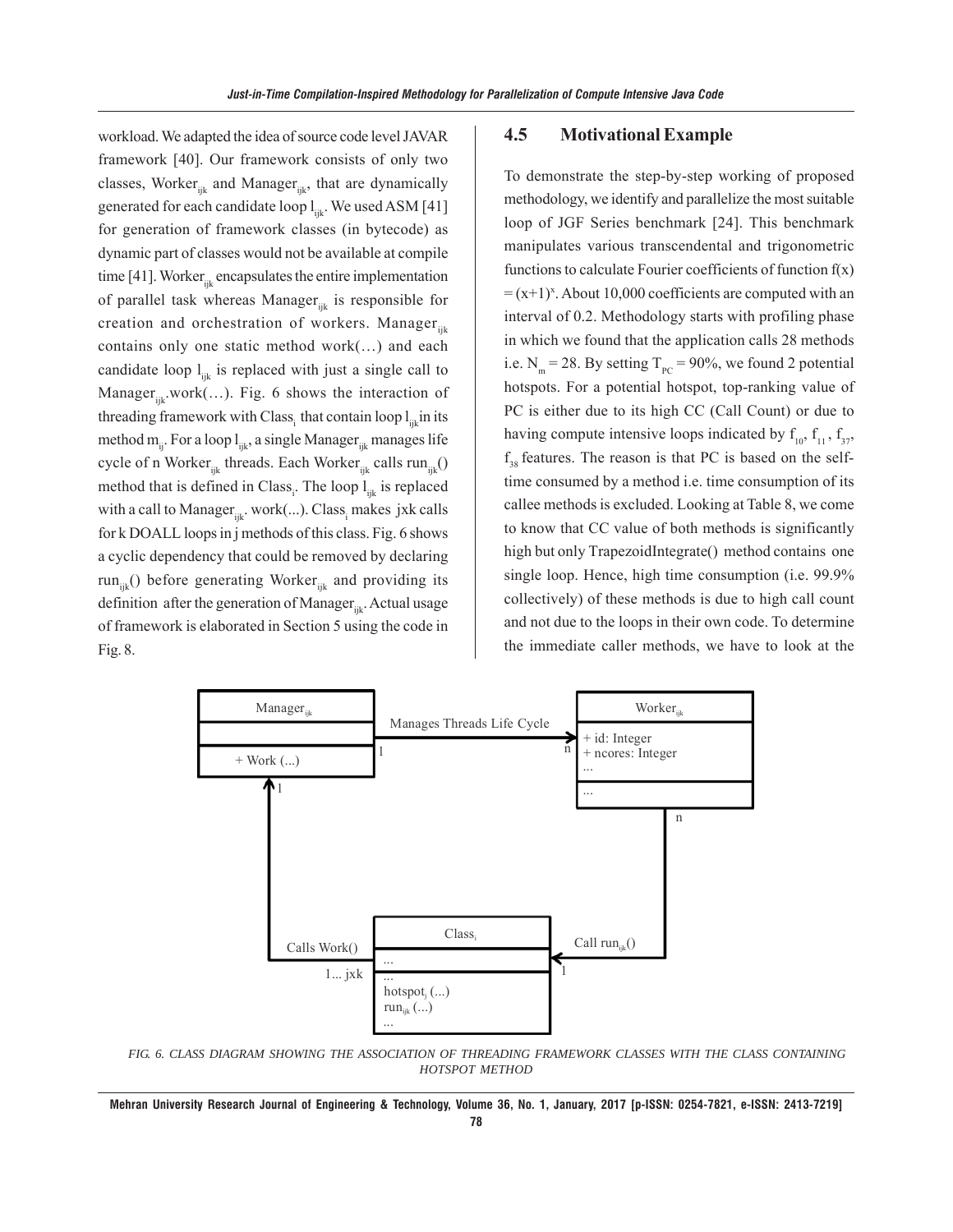relevant portion of application call graph shown in Fig. 7. It shows that Do()method calls TrapezoidIntegrate() and TrapezoidIntegrate() calls thefunction(). In Table 9, qualitative features show that Do() method is (1) nonstatic (2) contains single loop(s) only (3) calls other methods (not leaf in call graph) (4) does not create any object and 1-D or n-D array (5) reads/writes array elements and local variables (6) only reads non-static class fields, and (7) does not read/write static class fields. Quantitative features say that Do() methodis (1) called only once (2) contains one single loop (3) reads two non-static class fields (4) has five call sites, and (5) reads/writes up to four local variables. Although self-time consumption of Do() method is 0.1%, it calls two most time consuming methods in a single loop and itself is called once. Hence, the loop in it is exploitable for parallelize execution.

**TABLE 8. FEATURES OF POTENTIAL HOTSPOTS IN JGF SERIES**

| Type        | Name               | Trapezoid<br>Integrate | The<br>Function |
|-------------|--------------------|------------------------|-----------------|
|             | <b>STATIC</b>      | ∩                      |                 |
|             | <b>LOOPY</b>       |                        | $\theta$        |
|             | NESTED LOOPY       | $\Omega$               | $\Omega$        |
|             | <b>LEAF</b>        | $\Omega$               | $\Omega$        |
|             | PC                 | 60.70%                 | 39.20%          |
| Oualitative | CC                 | 19999                  | 19999000        |
|             | CALLS              | 3                      | 5               |
|             | <b>SINGLELOOPS</b> | 1                      | $\Omega$        |
|             | <b>NESTEDLOOPS</b> | $\Omega$               | $\Omega$        |
|             | <b>LOCALMAX</b>    | 15                     | 6               |

 $| == | == JGFkernel() V$ 

 $| == | == | == Do() V$ 

```
| === | === | === | === startTimer(Ljava/lang/String;) V
| == | == | == | == | ==  start()V| === | === | === | === TrapezoidIntegrate (DDIDI) D
| == | == | == | == | == the function (DDI) D
| == | == | == | == | == | == |  \nexists 1 | == | == | == |  \nexists 2 | == | == |  \nexists 3 | == |  \nexists 4 | == |  \nexists 5 | == |  \nexists 6 | == |  \nexists 7 | == |  \nexists 8 | == |  \nexists 7 | == |  \nexists 8 | == |  \nexists 9 | == |  \nexists 1 | == |  \nexists 1 | == |  \nexists 1 | == |  \nexists 1 | == |  \nexists 1 | == |  \nexists 1 | == |  \nexists 1 | == |  \nexists 1 | == |  \nexists 1 | == |  \nexists 1 | == |  \nexists 1 | == |  \n| === | === | === | === stopTimer(Ljava/lang/String;) V
| == | == | == | == | == | ==  stop () V
```
 $| == | == JGFvalidade() V$ 

*FIG. 7. RELEVANT PORTION OF CALL GRAPH OF SERIES BENCHMARK. IT SHOWS THAT TRAPEZOIDINTEGRATE() CALLS THEFUNCTION() AND ITSELF CALLED BY DO(). INTER-PROCEDURAL RELATIONSHIPS ARE PRESENTED USING BAR-TAB "|===" E.G. JGFKERNEL() IS IMMEDIATE PARENT OF DO() BUT SIBLING OF JGFVALIDATE()*

#### **5. IMPLEMENTATION DETAILS**

Implementation details include the steps taken to parallelize a candidate loop and a short note on proof of concept. All modifications are done on bytecode, as elaborated in section 4.

## **5.1 Parallelization Steps**

Modifications steps are explained here in terms of Java source code. Bytecode level implementations details are given in section 5.2.

*Loop Extraction:* The loop is shown at line 7-10 of Fig. 8(a) in source code of Do() method. Bytecode of this loop is extracted from the method and represented as IR tuples to recognize instruction patterns for data dependence analysis.

*Data Dependence Analysis:* Bytecode of Do() method contains instruction patterns of local variable read/write. Besides loop index i, one local variable omega is defined

**TABLE 9. RELEVANT FEATURES OF DO() METHOD OF JGF SERIES**

| Qualitative Features |                  | Quantitative Features |                |  |  |  |  |
|----------------------|------------------|-----------------------|----------------|--|--|--|--|
| Feature              | Value            | Feature               | Value          |  |  |  |  |
| <b>STATIC</b>        | $\overline{0}$   | PC                    | 0.10%          |  |  |  |  |
| <b>LOOPY</b>         | 1                | CC                    | 1              |  |  |  |  |
| NESTED_LOOPY         | $\mathbf{0}$     | <b>FIELDs</b>         | $\overline{2}$ |  |  |  |  |
| <b>LEAF</b>          | $\boldsymbol{0}$ | <b>SFIELDs</b>        | $\overline{0}$ |  |  |  |  |
| OBJ C                | $\boldsymbol{0}$ | <b>CALLS</b>          | 5              |  |  |  |  |
| FIELD R              | 1                | <b>SINGLELOOPS</b>    | $\mathbf{1}$   |  |  |  |  |
| FIELD W              | $\mathbf{0}$     | <b>NESTEDLOOPS</b>    | $\mathbf{0}$   |  |  |  |  |
| LOCAL R              | 1                | <b>LOCALMAX</b>       | $\overline{4}$ |  |  |  |  |
| LOCAL_W              | 1                |                       |                |  |  |  |  |
| ARRAY C              | $\mathbf{0}$     |                       |                |  |  |  |  |
| MDARRAY C            | $\boldsymbol{0}$ |                       |                |  |  |  |  |
| ARRAY R              | 1                |                       |                |  |  |  |  |
| ARRAY_W              | 1                |                       |                |  |  |  |  |
| SFIELD_R             | $\boldsymbol{0}$ |                       |                |  |  |  |  |
| SFIELD_W             | $\mathbf{0}$     |                       |                |  |  |  |  |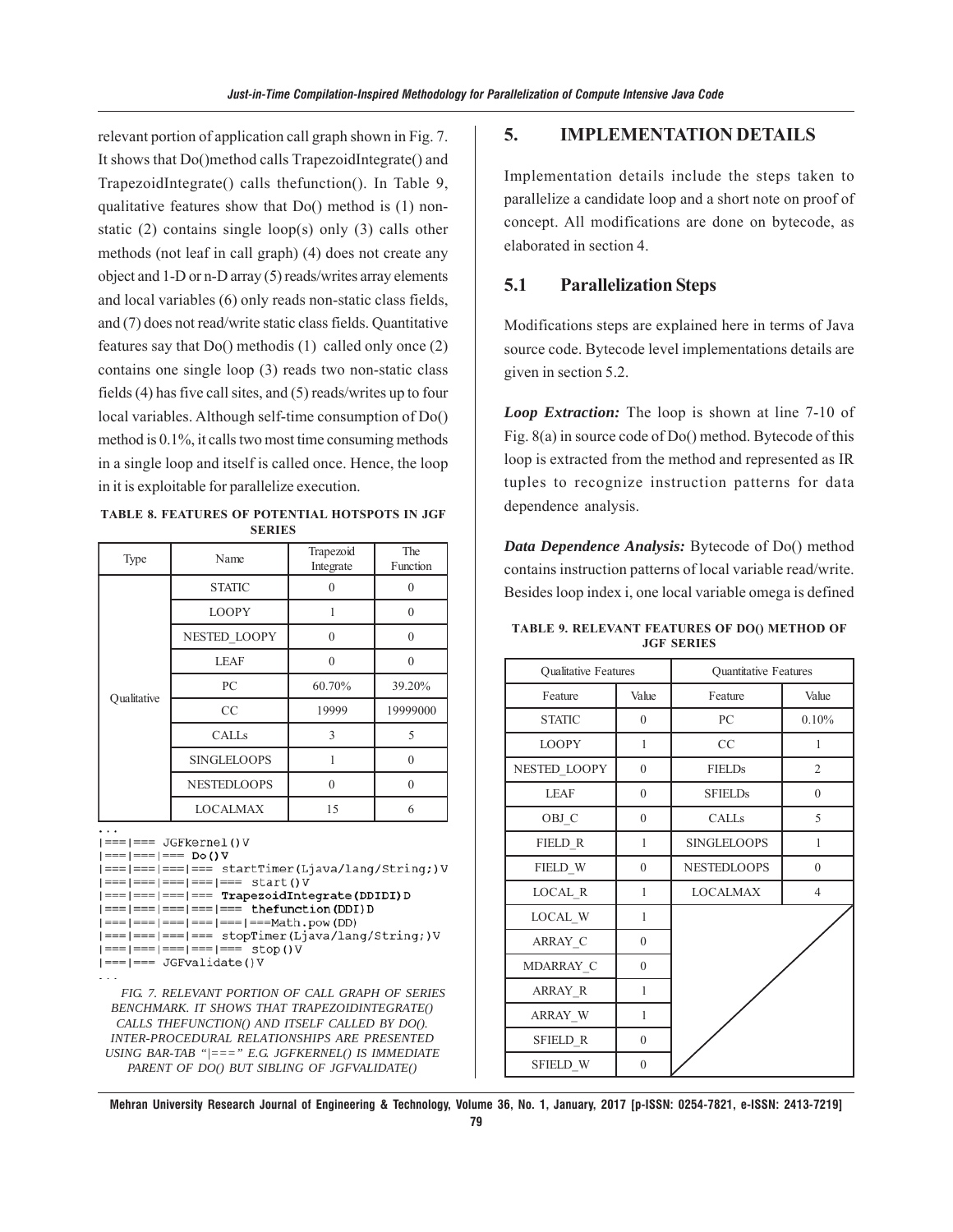before the loop body and used in loop body. Local variables omega and i are not written in the loop body so there is no inter-iteration data dependence due to local variables. Table 9 shows that no static field is read/written and non-static fields are read but not written. However, arrays are read/written but source code does not show any array read. The bytecode reveals that in TestArray[][] write, TestArray[] is first loaded on stack and then its TestArray[][i] element is written. There is no data dependence due to TestArray[][i] because it is independently written in each iteration and without involving a read. Hence, the loop is DOALL and we can parallelize it.

*Declaration of Run<sub>ijk</sub>*() *Method:* A method run<sub>ijk</sub> is declared in the class of Do() method, as shown in Fig. 8(b), where a, b, c are <start, end, step> tuple for a worker thread. We cannot define  $run_{ijk}$  yet because  $\leq$ start, end, step> is calculated in dynamically generated partitionLoop() method of Worker<sub>ijk</sub> class. We just declare run<sub>ijk</sub> here so that a call in Worker<sub>ijk</sub> could not pop error.

*Generation of Worker<sub>ijk</sub> and Manager<sub>ijk</sub> Classes: Next* step is to generate and load Worker<sub>ijk</sub> and Manager<sub>ijk</sub> classes. We observed that all classes have to be loaded by the same class loader as that of the application. Against the source code shown in Fig.  $8(c-d)$ , bytecode is generated using ASM [41].

*Definition of Run<sub>ik</sub>() Method:* Due to cyclic dependency shown in Fig. 6, we define  $run_{ijk}$ () after code generation for Worker $_{ijk}$  and Manager $_{ijk}$  classes. Fig. 8(b) shows this definition, where calculation of a, b, c depends on the number of workers created in Manger $_{ijk}$  i.e. kept equal to number of CPU cores as shown in Fig. 8(d).

*Loop Replacement in Hotspot:* Finally, the loop in Do() method is replaced with a single call to Manager $_{ik}$ .work() method as shown on line 7 of Fig. 8(e). Original loop and its replacement is encircled by dotted line to highlight in Fig. 8 (a) and Fig. 8(e), respectively.

## **5.2 Proof of Concept**

As a proof of concept, we implemented a research prototype by extending SeekBin [22]. As a Java agent, it hooks JVM's class loader, captures classes loading into JVM, and manipulates bytecode just before loading. SeekBin reads sorted flat profile F to determine the classes to be manipulated. Classes are parsed, transformed and generated (i.e. Manager<sub>iik</sub>, Worker<sub>iik</sub>) using ASM bytecode engineering library and loaded using java.lang.instrument API. The tool can profile and parse any sequential application to generate qualitative and quantitative features, IR tuples, instruction patterns, loop profiling, class generation and loading etc.

## **6. CASE STUDIES**

Data is collected by profiling and parsing eighteen benchmark applications [24] to analyze their parallelization potential. Data is analyzed for code comprehension regarding exploitable parallelism.

#### **6.1 Code Comprehension**

The purpose of code comprehension is twofold: first, we want to explore the parallelization potential of the application at hand. To avoid additional runtime overhead, it is crucial to estimate the feasibility of applying proposed methodology. We also need to decide the locality and extent of transformations needed as we want to transform bare minimum amount of most promising code. Table 10 represents an estimate of parallelization potential of 18 benchmarks in terms of method level features. Parallelization potential of an application depends on the number of methods called during execution  $(N_m)$ , frequency of method calls, number of loops, number of instructions in loop bodies, and dependencies among loop iterations. However, not all methods and loops are potentially feasible for parallelization and we need to filter them out by setting suitable  $T_{pc}$  value i.e.  $T_{pc}$  = 90% in this case. As a result, we converge to only few methods as potential hotspots.

**Mehran University Research Journal of Engineering & Technology, Volume 36, No. 1, January, 2017 [p-ISSN: 0254-7821, e-ISSN: 2413-7219]**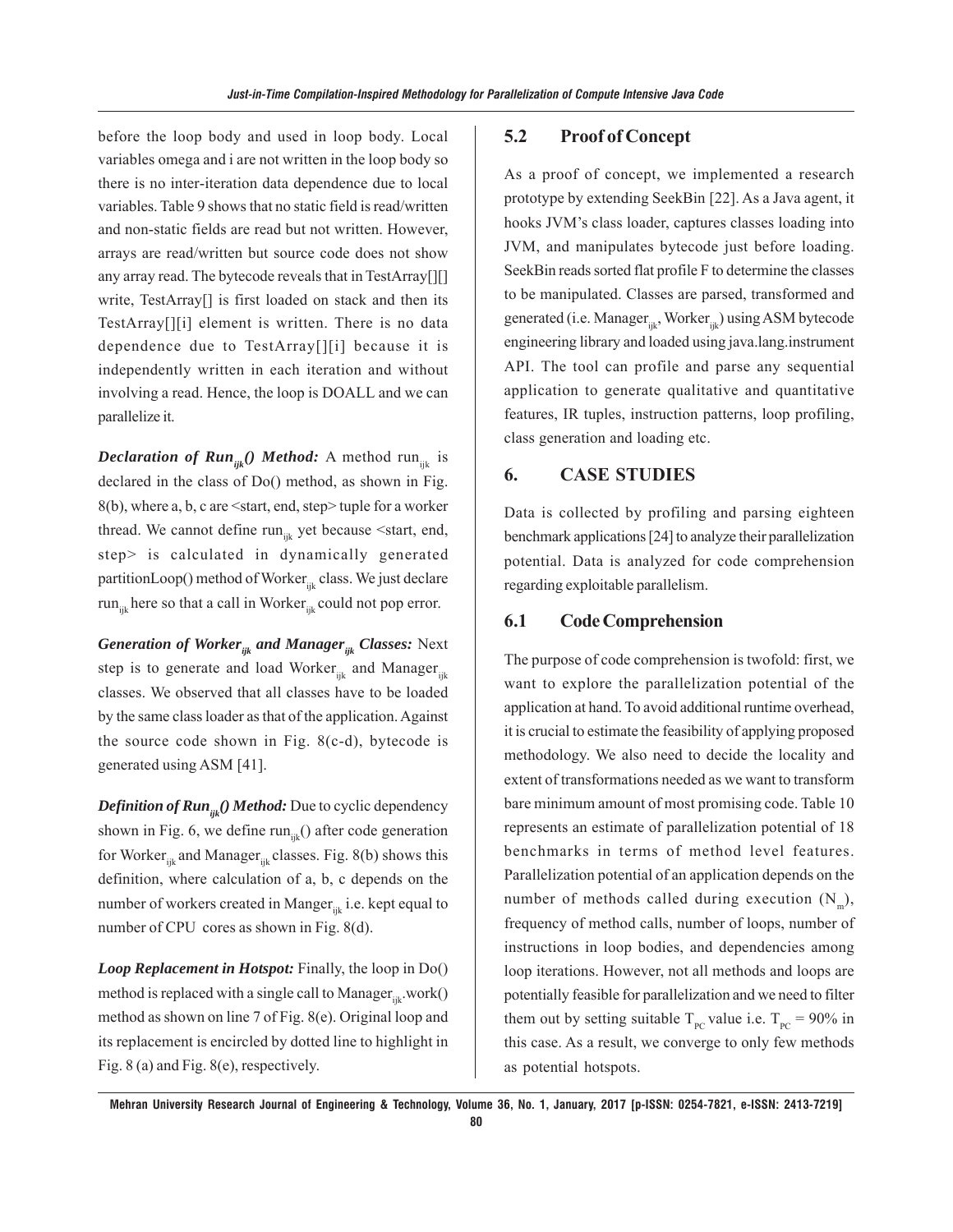#### *Just-in-Time Compilation-Inspired Methodology for Parallelization of Compute Intensive Java Code*

1 void Do() { 2 double omega;<br>3 JGFInstrumen 3 JGFInstrumentor.startTimer("Section2:Series:Kernel"); 4 TestArray[0][0] = TrapezoidIntegrate((double)0.0, (double)2.0, 1000,(double)0.0,0)/(double)2.0; 5 omega = (double) 3.1415926535897932; 6 7 for (inti = 1; i<array rows; i++) { 8 TestArray[0][i] = TrapezoidIntegrate((double)0.0,(double)2.0,1000,omega \* (double)i,1);<br>9 TestArray[1][i] = TranezoidIntegrate((double)0.0 (double)2.0,1000 omega \* (double)i.2); 9 TestArray[1][i] = TrapezoidIntegrate((double)0.0,(double)2.0,1000,omega \* (double)i,2); 10 } 1 1 12 JGFInstrumentor.stopTimer("Section2:Series:Kernel"); 13 } *(a) SOURCE CODE OF DO() METHOD OF SERIES BENCHMARK* void run<sub>ijk</sub>(int a, int b, int c, double omega){ for (inti = a; i< b; i = i+c) { TestArray $[0][i]$  = TrapezoidIntegrate((double)0.0,(double)2.0,1000,omega \* (double)i,1); TestArray[1][i] = TrapezoidIntegrate((double)0.0,(double)2.0,1000,omega \* (double)i,2); } } *(b) DEFINITION OF RUNijk*

```
public class Worker<sub>ijk</sub> implements Runnable{
int ID, ncores, a, b, c, fr, to, step;
SeriesTesttc;
    double l1;
Worker<sub>ik</sub>(SeriesTest cls, int aa,
int bb, int cc, intnc, int id, double v1){
tc = cls; ID = id; ncores = nc;
    a = aa; b = bb; c = cc;11 = v1;}
      private void partitionLoop(){
                              step = c;intblk = (b + ncores-1)/ncores;fr = ID^*blk;if(ID == 0) fr = ID^*blk+1;
                              to = (ID+1)*blk;if (to > b) to = b;
     } public void run() {
               partitionLoop();
tc.run_{ijk}(fr, to, step, 11);}
}
                                                                  public class Worker_{ijk} implements Runnable{
                                                                  int ID, ncores, a, b, c, fr, to, step;
                                                                  SeriesTesttc;
                                                                       double l1;
                                                                  Worker<sub>ik</sub>(SeriesTest cls, int aa,
                                                                  int bb, int cc, intnc, int id, double v1){
                                                                  tc = cls; ID = id; ncores = nc;
                                                                       a = aa; b = bb; c = cc;11 = v1;}
                                                                        private void partitionLoop(){
                                                                                                 step = c;intblk = (b + ncores-1)/ncores;fr = ID^*blk;if(ID == 0) fr = ID^*blk+1;
                                                                                                to = (ID+1)*blk;if (to > b) to = b;
                                                                       } public void run() {
                                                                                 partitionLoop();
                                                                  tc.run_{ijk}(fr,to,step, 11);
                                                                       }
                                                                  }
          (c) DEFINITION OF WORKERijk CLASS (d) DEFINITION OF MANAGERijk CLASS
1 void Do() {
2 double omega;
```

|                 | JGFInstrumentor.startTimer("Section2:Series:Kernel");                                         |
|-----------------|-----------------------------------------------------------------------------------------------|
|                 | TestArray[0][0]=TrapezoidIntegrate((double)0.0, (double)2.0, 1000,(double)0.0,0)/(double)2.0; |
|                 | omega = $(double)$ 3.1415926535897932;                                                        |
|                 |                                                                                               |
|                 | Manager <sub>ik</sub> .work(this, 1, array rows, 1, omega);                                   |
|                 |                                                                                               |
|                 | JGFInstrumentor.stopTimer("Section2:Series:Kernel");                                          |
| 10 <sup>3</sup> |                                                                                               |
|                 | (e) LOOP REPLACEMENT IN DO() METHOD                                                           |
|                 |                                                                                               |

*FIG. 8. STEPS OF JUST-IN-TIME PARALLELIZATION*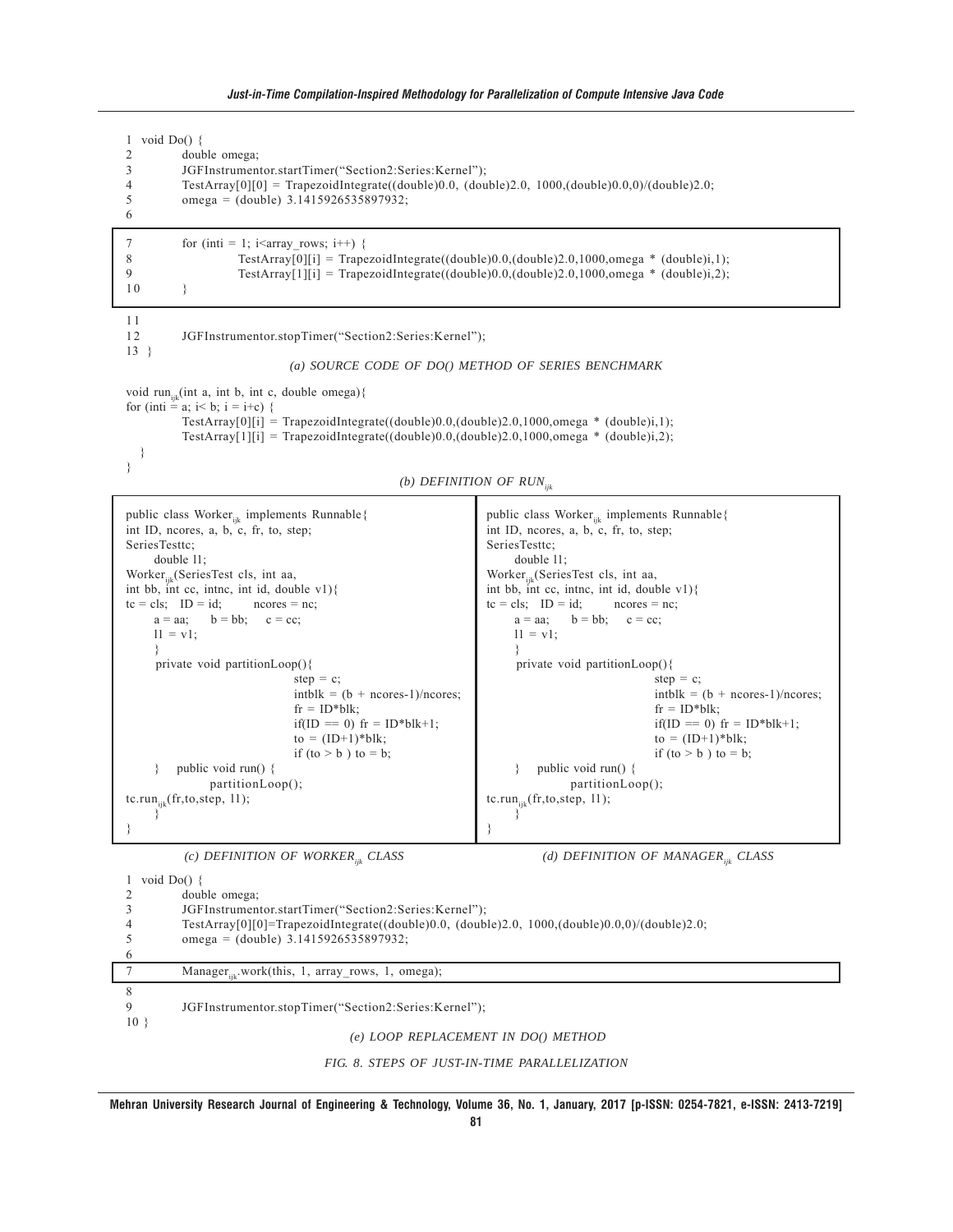#### **6.2 Parallelization of JGF Benchmarks**

Thirteen benchmark applications are explicitly transformed and eight benchmarks showed a reasonable speedup, as shown in Fig. 9. Instead of exposing hidden parallelism in other benchmarks, proposed best effort approach prefers to restore sequential versions of applications that do not show speedup. To demonstrate the scalability of transformed applications, we passed "number of workers" as command line argument, instead of getting it from target system as mentioned in Fig. 8(d). Transformed applications are run on an 8-core system comprising 2 x Quad Core Intel® Xeon® E5405, 1333 MHz FSB, CPU Speed 2.0 GHz, L1 D Cache 32 KB, L1 I Cache 32 KB, L2 Cache  $2x(2x6) = 24 MB$  and 8 GB DRAM. In order to assess the scalability, data is organized in two sets; long running and short running applications, as shown in Fig. 9(a-b).

## **6.2.1 Long Running JGF Benchmarks**

Four long running benchmarks that demonstrated speedup are Series, Arith, Math and Method, as shown in Fig. 9(a). Parallelization of JGF Series benchmark has been described in section 4.5. Series benchmark demonstrated a speedup of 6.9x, which is comparable to HP (Hand Parallelized) version of Series, shown in Fig. 10(d). Outer loops contain instructions related to getting system time. They cannot be multithreaded without generating additional code for thread-local time management (which is out of scope of this work). Speedup observed in Arith, Math and Method benchmarks is 2.7x, 1.6x and 1.4x, respectively. Although speedup of Math and Method is not quite significant on an 8-core system, the point is that changes are not permanent. In case of unsatisfactory speedup, we can restore to sequential execution anytime because transformations are applied at runtime and code on disk is intact.

#### **6.2.2 Short Running JGF Benchmarks**

Short running benchmarks that showed speedup are Crypt, LUFact, SparseMatMult and Cast, as shown in Fig. 9(b). In Crypt, out of 30 methods, only one method cipher\_idea() consumes 90% time when called twice in the application, as shown in Table 10. In cipher idea(), there is no single loop and one 2-level nested loop. Nested loop is DOALL and its outer loop is parallelized.

Crypt demonstrated a speedup of 5.8x and perfectly scale with the increasing number of threads, as shown in Fig. 9(b). HP version of JGF Crypt, when run on the same system, demonstrated 7x speedup and resembling scalability, as shown in Fig.  $10(c)$ . The result is quite encouraging because proposed methodology is

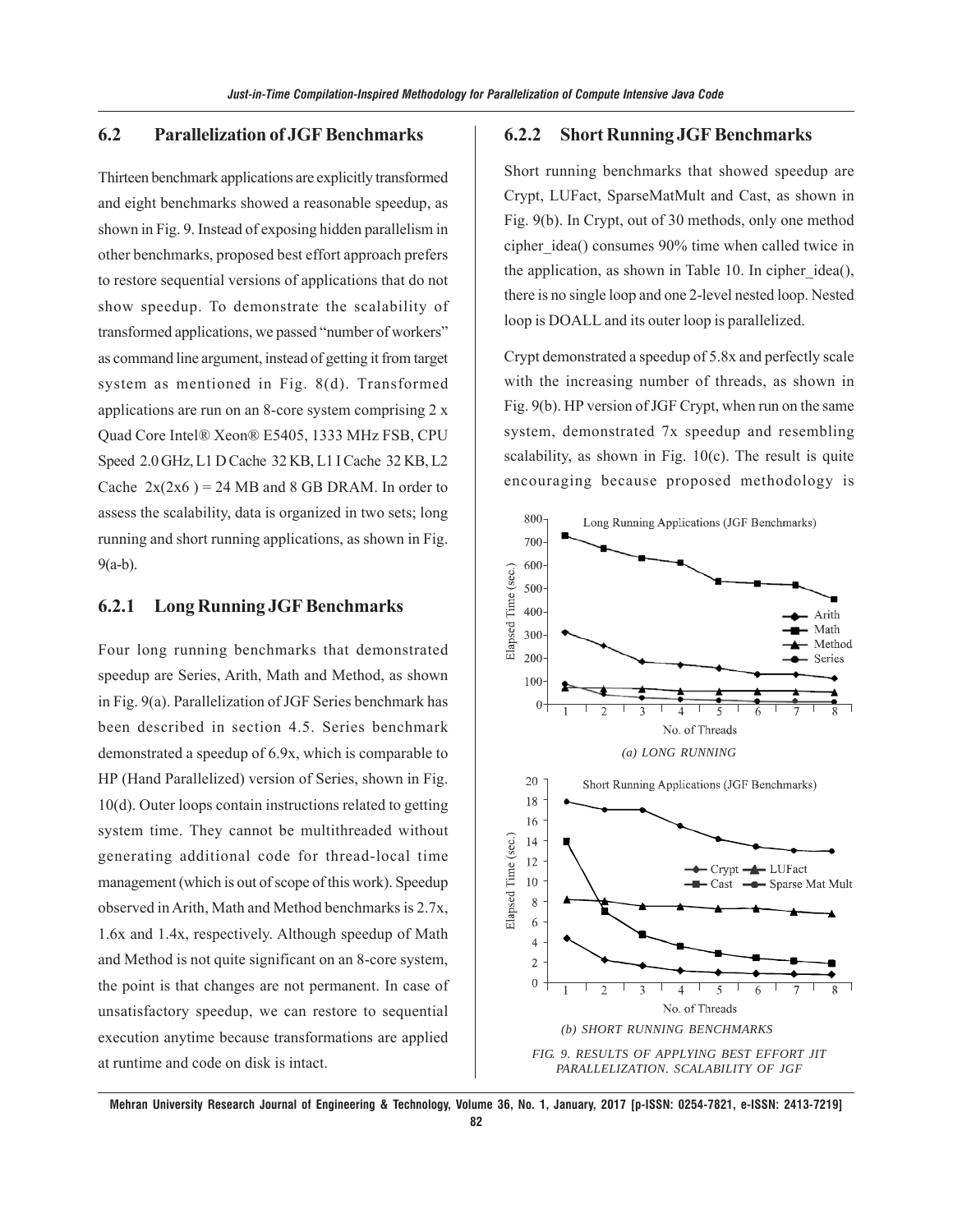transforming code on-the-fly. In LUFact, only 4 out of 32 methods consume 90.8% time. LUFact contains 15 single and 4 nested loops. However, selected 4 methods contain 4 single and 1 nested loops (collectively), as shown in Table 10. Most time consuming method dgefa() is called once and contains one 2-level nested loop. Method daxpy() and idamax() are called in inner and outer loops of dgefa()'s nested loop, respectively. Outer loop is parallelized to achieve a speedup of 1.2x on 8-core system. On the same system, the speedup is not encouraging as compared to 4x speedup of HP JGF LUFact, as shown in Fig. 10(a). Looking at the code of HP version, we observed that this version achieved speedup by using barrier construct at four locations to synchronize the threads. This type of flexibility is not supported yet in our approach.

SparseMatMult calls 27 unique methods but only two methods consumed 90.1% time in a single call each, as shown in Table 10. Most time consuming method test() contains one single and one 2-level nested loop and second method JGFinitialise() contains one single loop. There is no harmful data dependences in all 3 loops, however, single loops contain trivial amount of computation. On parallelizing all 3 loops, we observed performance degradation as compared to sequential version. By parallelizing only nested loop of test(), we observed the scalability shown in Fig. 9(b), with a speedup of 1.4x. Running HP version on the same system, we observed a speedup of 4.1x. Scalability comparison of both versions is given in Fig. 10(b). HP version achieves this speed up by restructuring the implemented algorithm. For proper load balancing, signature of hotspot test() is



*FIG. 10. COMPARISON OF BEST EFFORT (BE) RESULTS WITH THAT OF HAND PARALLELIZED VERSIONS OF JGF*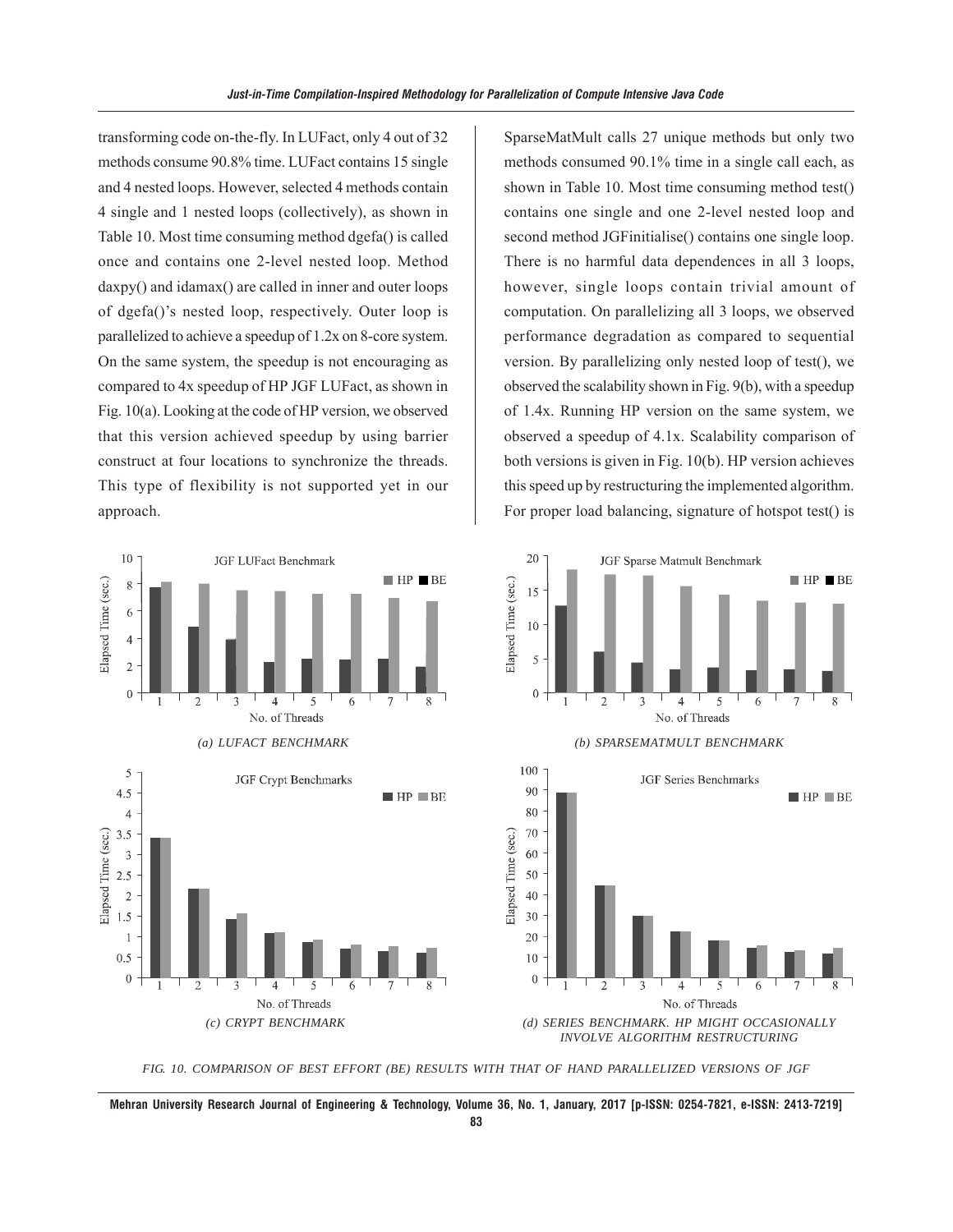changed to control the nested loop partitioning from outside the hotspot. Due to the reasons mentioned in section 1, proposed methodology works locally (i.e. within a hotspot only) without altering the interface (i.e. signature) of hotspot methods

Cast benchmark called 19 methods and by setting  $T_{pc}$  = 90%, we converged to 6 methods that collectively consume 91.7% time of application (Table 10). Starting from most time consuming method JGFrun(), we found 4 nested loops here and this method is called once. Only a single loop is found in one of other 5 methods i.e., in printperf(). In nested loops, compute intensive code was found in inner loops that were parallelized. Outer loops contain timing routines and cannot be parallelized due to the reason mentioned in section 6.2.1. JGF Cast demonstrated

highest speedup of 7.6x. Overall, the observed speedup is in the range 1.2 - 7.6x.

#### **7. CONCLUSIONS**

This work emphasizes that best effort JIT compiler inspired parallelization has great potential of parallelizing executable code at runtime. Loops in compute-intensive applications exhibit greater parallelization potential, which makes it a worthwhile option. Although it may not be able to parallelize each and every application, it is plausible to exploit parallelism without programmer intervention. Best effort exploits parallelism wherever possible and there is no harm because transformations are not made permanent. In case of failure, sequential execution could be restored. However, in case of success, transformations could be made permanent at any time. The main contributions of this paper include: (1) catalogs of qualitative and

| <b>Benchmark</b> | $TPC = 100\%$ |           |                   |                | $TPC = 90\%$ |          |                |                |                |                |          |              |
|------------------|---------------|-----------|-------------------|----------------|--------------|----------|----------------|----------------|----------------|----------------|----------|--------------|
|                  | Nm            | $f_{46}$  | $\mathrm{f}_{37}$ | $\rm f_{38}$   | $f_{39}$     | $f_{40}$ | Nh             | $\rm f_{46}$   | $f_{37}$       | $\rm f_{38}$   | $f_{39}$ | $\rm f_{40}$ |
| Arith            | 19            | 1805      | 1                 | 12             | 2843         | 1929     | $\mathbf{1}$   | 1              | $\overline{0}$ | 12             | 2249     | 1913         |
| Assign           | 21            | 1597      | $\mathbf{1}$      | 10             | 2802         | 1916     | 1              | $\mathbf{1}$   | $\overline{0}$ | 10             | 2114     | 1900         |
| Cast             | 19            | 641       | 1                 | $\overline{4}$ | 1458         | 776      | 6              | 146            | 1              | $\overline{4}$ | 1033     | 776          |
| Create           | 29            | $1E + 08$ | $\mathbf{1}$      | 15             | 3119         | 2155     | $\overline{2}$ | $2E + 07$      | $\overline{0}$ | 15             | 2455     | 2139         |
| Loop             | 19            | 482       | $\mathbf{1}$      | 3              | 819          | 186      | $\overline{7}$ | 161            | $\mathbf{1}$   | 3              | 427      | 186          |
| Math             | 19            | 3875      | $\mathbf{1}$      | 30             | 5308         | 3904     | $\mathbf{1}$   | $\mathbf{1}$   | $\overline{0}$ | 30             | 4714     | 3888         |
| Method           | 33            | 9E+07     | 1                 | 8              | 1749         | 927      | $\tau$         | $6E + 07$      | $\overline{0}$ | 8              | 1106     | 911          |
| Serial           | 25            | $2E + 06$ | 9                 | $\overline{4}$ | 1738         | 708      | 1              | 1              | 8              | $\overline{4}$ | 1142     | 692          |
| Crypt            | 30            | 48        | 8                 | 1              | 1966         | 798      | 1              | $\overline{2}$ | $\overline{0}$ | $\mathbf{1}$   | 390      | 374          |
| <b>FFT</b>       | 30            | 37        | 5                 | $\overline{2}$ | 1663         | 563      | $\overline{2}$ | 3              | $\mathbf{1}$   | $\mathbf{1}$   | 472      | 399          |
| HeapSort         | 28            | $2E + 06$ | 4                 | 1              | 1079         | 230      | $\overline{2}$ | $1E + 06$      | 2              | 1              | 156      | 131          |
| LUFact           | 32            | $3E + 05$ | 15                | $\overline{4}$ | 2169         | 820      | $\overline{4}$ | $3E + 05$      | $\overline{4}$ | $\mathbf{1}$   | 482      | 284          |
| Series           | 28            | $2E + 07$ | $\overline{2}$    | $\mathbf{1}$   | 1144         | 158      | $\overline{2}$ | $2E + 07$      | $\mathbf{1}$   | $\overline{0}$ | 115      | 22           |
| <b>SOR</b>       | 26            | 26        | $\mathbf{0}$      | 3              | 1058         | 147      | $\overline{2}$ | $\overline{2}$ | $\overline{0}$ | 3              | 218      | 147          |
| SparseMatMult    | 27            | 27        | 3                 | 1              | 1080         | 124      | $\overline{2}$ | $\overline{2}$ | $\overline{2}$ | 1              | 187      | 107          |
| MolDyn           | 35            | $4E + 05$ | 12                | 3              | 3196         | 1349     | $\overline{4}$ | $3E + 05$      | 1              | $\mathbf{1}$   | 878      | 591          |
| RayTracer        | 68            | $4E + 08$ | $\overline{4}$    | $\overline{2}$ | 3092         | 525      | $\overline{4}$ | $4E + 08$      | 1              | $\overline{0}$ | 260      | 61           |
| ABSearch         | 39            | 7E+07     | 18                | $\overline{2}$ | 3241         | 782      | 5              | $5E + 07$      | 4              | $\overline{2}$ | 816      | 354          |

**TABLE 10. PARALLELIZATION POTENTIAL OF JGF BENCHMARK APPLICATIONS**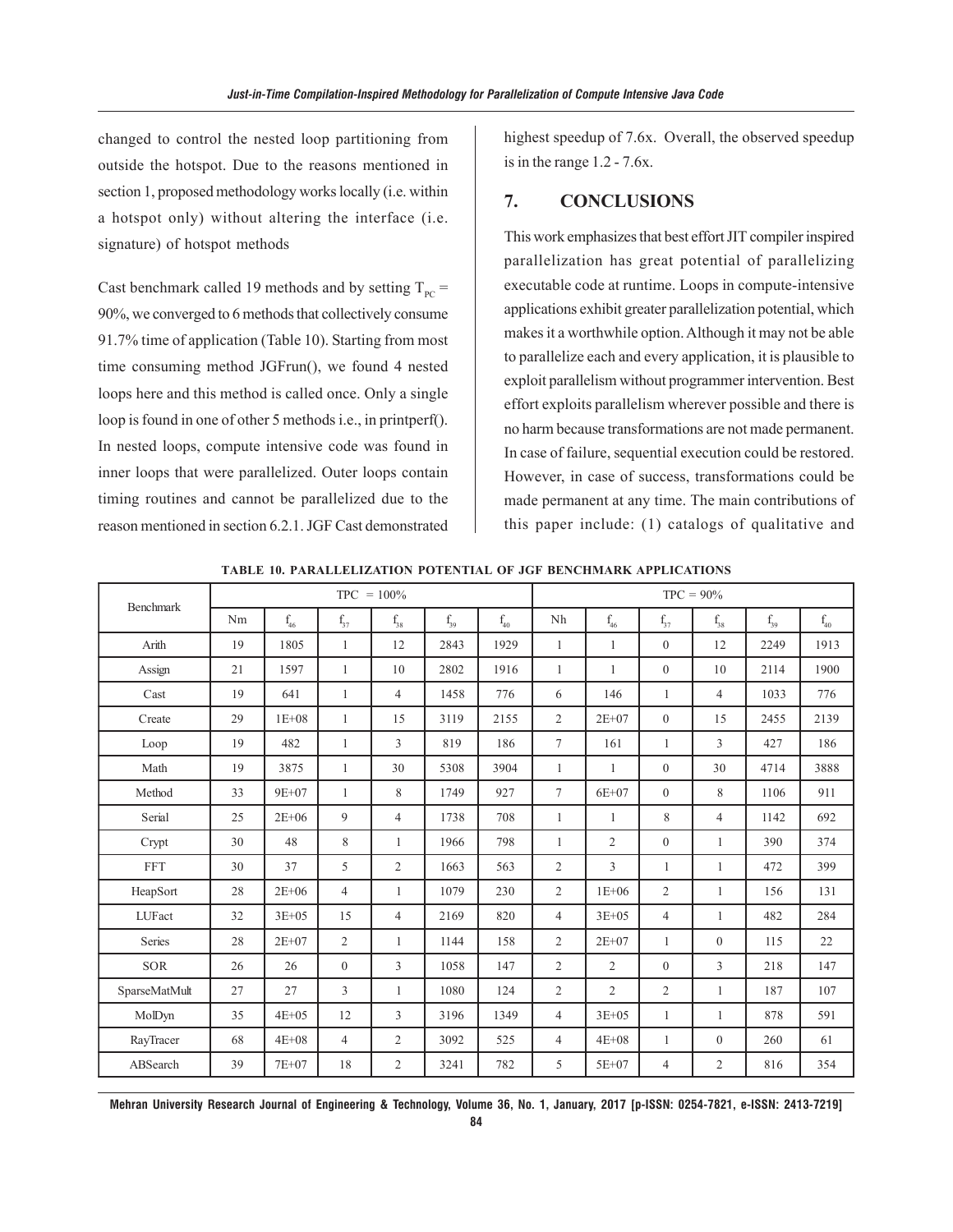qualitative features for runtime code comprehension; (2) compact intermediate representation of ISA and instruction pattern recognition for dependence analysis; (3) threading framework; and (4) a set of algorithms to profile and parallelize DOALL loops.

With increasing number of cores per chip, it is now possible to use at least part of this compute power to analyze the runtime characteristics of an application with minimal impact on expected performance. Such information can be exploited to improve the application performance. Such approaches are particularly beneficial for complex long-running applications, which may not be simple to analyze manually. Loops are one of the simplest constructs that can be extracted from any type of code. Our work is an effort to demonstrate the feasibility of this approach. In past efforts, success criteria of an automated or semiautomated parallelization approach has been based on achievable speedup. When compared with manually parallelized applications, these approaches do not fare well because one parallelization technique may work for a few parts of the code but degrades others. Restricting to hotspots and ability to reverse parallelization transforms at runtime enhances the possibilities of parallelizing long running compute-intensive applications. By relaxing the speedup requirements, it is possible to try multiple techniques for different parts of application code at runtime to achieve optimal performance with no user input.

## **8. FUTURE WORK**

This work proposes a best effort parallelization methodology that could be used within the front end of JIT (i.e. dynamic) compiler. Integration of this methodology in an actual dynamic compiler is the obvious next step. We have designed a development project to integrate this methodology in an open source JIT compiler.

#### **ACKNOWLEDGEMENT**

This research was conducted during Ph.D. study of first author, at University of Engineering & Technology, Lahore, Pakistan.

#### **REFERENCES**

- [1] Zhang, T.Y., and Suen, C.Y., "A Fast Parallel Algorithm for Thinning Digital Patterns", Communications of the ACM, Volume 27, No. 3, pp. 236-239, 1984.
- [2] Alfredo Buttaria, J.L., Kurzaka, J., and Dongarra, J., "A Class of Parallel Tiled Linear Algebra Algorithms for Multicore Architectures", Parallel Computing Volume 35, No. 1, pp. 38-53, 2009.
- [3] Wang, Y., Fan, J., Liu, W., and Han, Y., "A Parallel Algorithm to Construct BISTs on Parity Cubes", IEE Proceedings of 2nd International Conference on Information Science and Control Engineering, pp. 54-58, 2015.
- [4] Polychronopoulos, C.D., Girkar, M., Haghighat, M.R., Lee, C.L., Leung, B., and Schouten, D., "Parafrase-2: An Environment for Parallelizing, Partitioning, Synchronizing, and Scheduling Programs on Multiprocessors", International Journal of High Speed Computing, Volume 1, No. 1, pp. 45-72, 1989.
- [5] Haghighat, M., and Polychronopoulos, C., "Symbolic Program Analysis and Optimization for Parallelizing Compilers", Springer Berlin Heidelberg, pp. 538-562, 1993.
- [6] Whaley, J., and Kozyrakis, C., "Heuristics for Profile-Driven Method-Level Speculative Parallelization", Proceedings of International Conference on Parallel Processing, pp. 147-156, 2005.
- [7] Tournavitis, G., Wang, Z., Franke, B., and O'Boyle, M.F.P., "Towards a Holistic Approach to Auto-Parallelization: Integrating Profile-Driven Parallelism Detection and Machine-Learning Based Mapping", ACM SIGPLAN Notices, Volume 44, No. 6, pp. 177-187, 2009.
- [8] Jang, H., Kim, C., and Lee, J.W., "Practical Speculative Parallelization of Variable-Length Decompression Algorithms", ACM SIGPLAN Notices, Volume 48, pp. 55-64, 2013.
- [9] Jimborean, A., Clauss, P., Martinez, J.M., and Sukumaran-Rajam, A., "Online Dynamic Dependence Analysis for Speculative Polyhedral Parallelization", Euro-Par, Parallel Processing, pp. 191-202, 2013.
- [10] Liu, B., Zhao, Y., Li, Y., Sun, Y., and Feng, B., "A Thread Partitioning Approach for Speculative Multithreading", The Journal of Supercomputing, Volume 67, No. 3, pp. 778-805, 2014.
- [11] Yiapanis, P., Rosas-Ham, D., Brown, G., and Lujan, M., "Optimizing Software Runtime Systems for Speculative Parallelization", ACM Transactions on Architecture and Code Optimization, Volume 9 No. 4, 2013.
- [12] Alle, M., Morvan, A., and Derrien, S., "Runtime Dependency Analysis for Loop Pipelining in High-Level Synthesis", Proceedings of 50th Conference on Annual Design Automation, pp. 51:1-51:10, ACM, 2013.